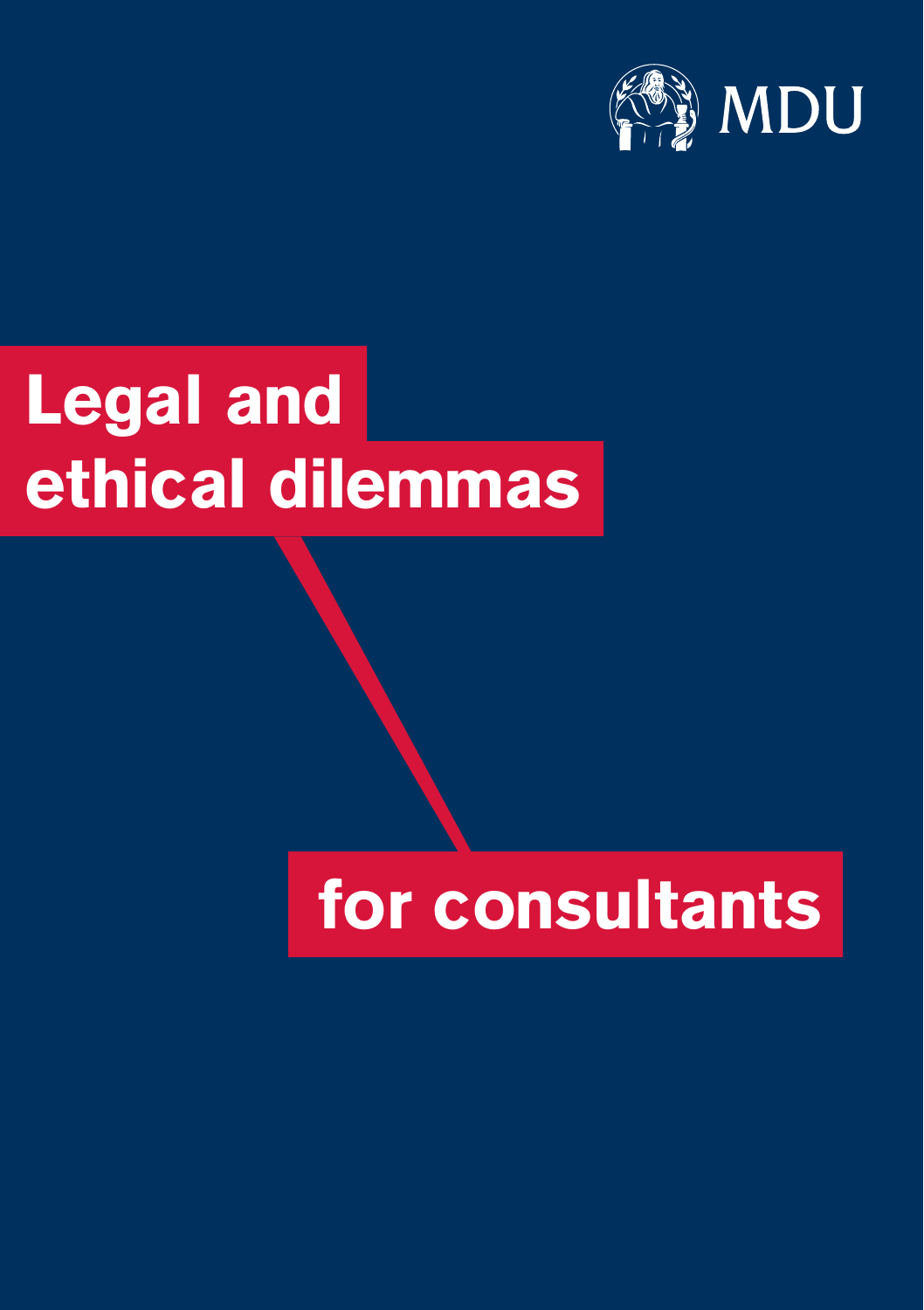## **Welcome to legal and ethical dilemmas**

### **for consultants**

Throughout the MDU's history our team has been led and staffed by doctors with real-life experience of the pressures and challenges faced in practice.

We help members with a wide variety of problems each year; from providing telephone advice on how to deal with dilemmas about breaching confidentiality, to supporting members through GMC investigations into their fitness to practise, to defending them against claims for negligence.

We have compiled a selection of short dilemmas to illustrate some of the problems the MDU can assist consultant members with. The cases are anonymised to protect members' and patients' confidentiality, but they are all based on real cases. We hope they will give you some insight into the range of expertise available to assist members and demonstrate how committed we are to providing support and advice to members in every day practice as well as during difficult times.

I hope you will find these dilemmas topical, informative and relevant to your practice.

Dr Christine Tomkins Chief executive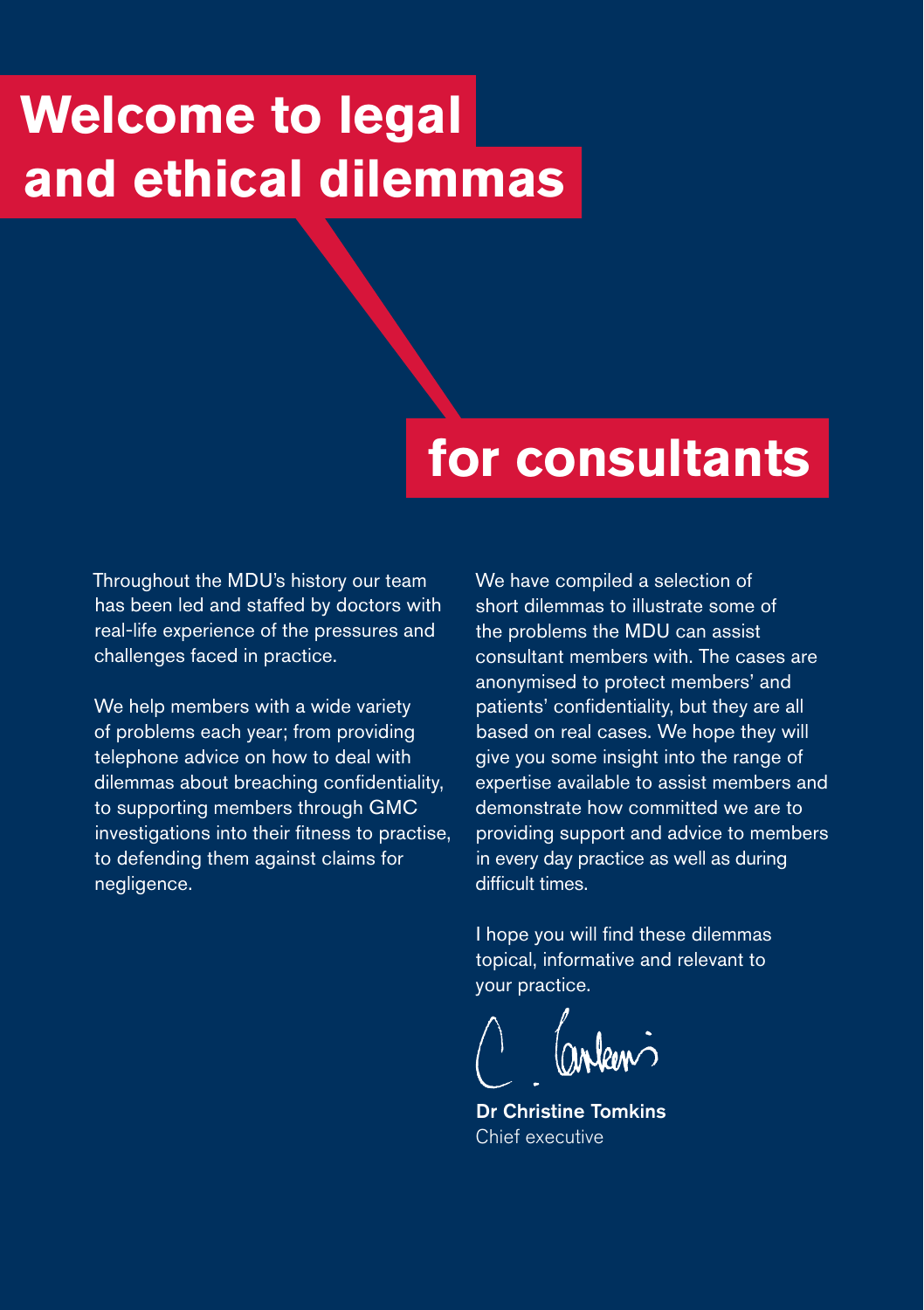## **Contents**

- My patient, the celebrity *4*
- Patient blog sites *5*
- Assisting at a charity sports event *6*
- Private patient fee disputes *8*
- Advertising services *10*
- Bigger but not better *11*
- Treating children *12*
- Writing claims and insurance reports *14*
- Reported concerns not addressed *16*
- Loss of USB memory stick *17*
- Co-prescribing unlicensed medicines with a GP *18*
- Disclosure to the DVLA *20*
- Amending patient records *21*
- Delegation dilemmas *22*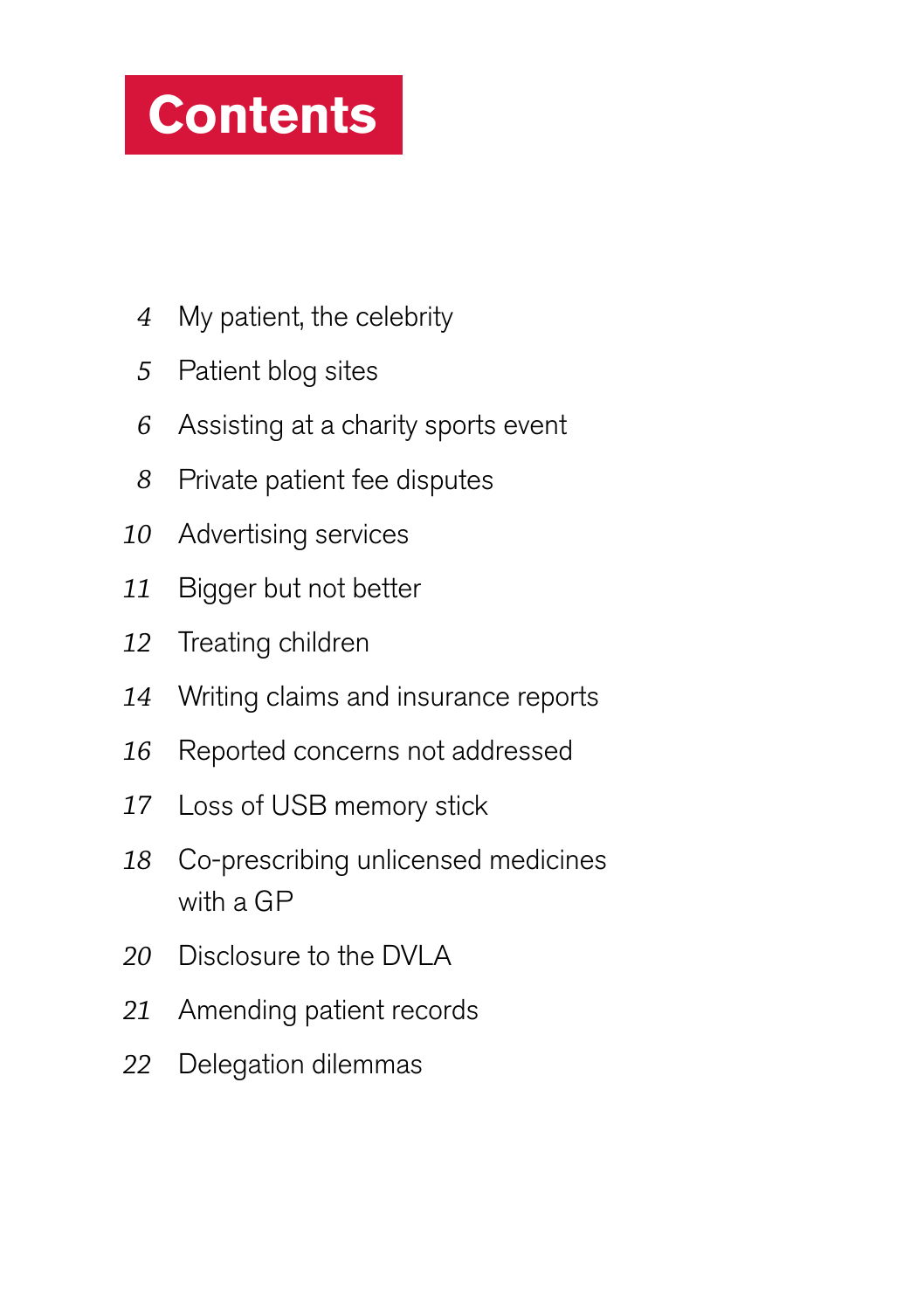#### **My patient, the celebrity**

**As a specialist in my field, I was approached by a celebrity agent to treat the famous person they represent. Following the recent successful treatment, I have been approached by several journalists for comment. What should I do? Q**

The medical treatment given to celebrities has long been of interest to gossip magazines and newspapers.

**A**

However, this does not mean you can comment freely about your famous patient's treatment, even if the celebrity has put many of the details in the public domain already. Indeed, even confirming to the media that someone is a patient, without their explicit permission, is a breach of confidentiality.

You should always act in the patient's best interests and follow the GMC's guidance on *Confidentiality* (2017), which says that information about patients can only be disclosed with their express consent. In general, you should think very carefully before you decide to talk to the media about a celebrity patient, even with the patient's apparent consent.

If a patient asks you to issue a formal statement on their behalf, you should agree the content of such a statement together. However, being interviewed carries significant pitfalls in terms of patient consent. While you might agree general areas of discussion



with the patient, neither of you can be certain in advance of what you might be asked or how you might respond. There is a possibility that you may inadvertently reveal details that the patient did not consent to being released, such as aspects of the celebrity's medical history that are relevant to their current treatment.

#### *You should always act in the patient's best interests...*

If, on balance, you prefer not to comment, you may choose to explain that you are unable to do so because of the duty of confidentiality you owe to all your patients. If you are working in an NHS trust, there should already be a protocol in place about disclosing patient information to other organisations. You can also contact the trust media team or the MDU 24-hour freephone advisory helpline on **0800 716 646** for specialist media advice.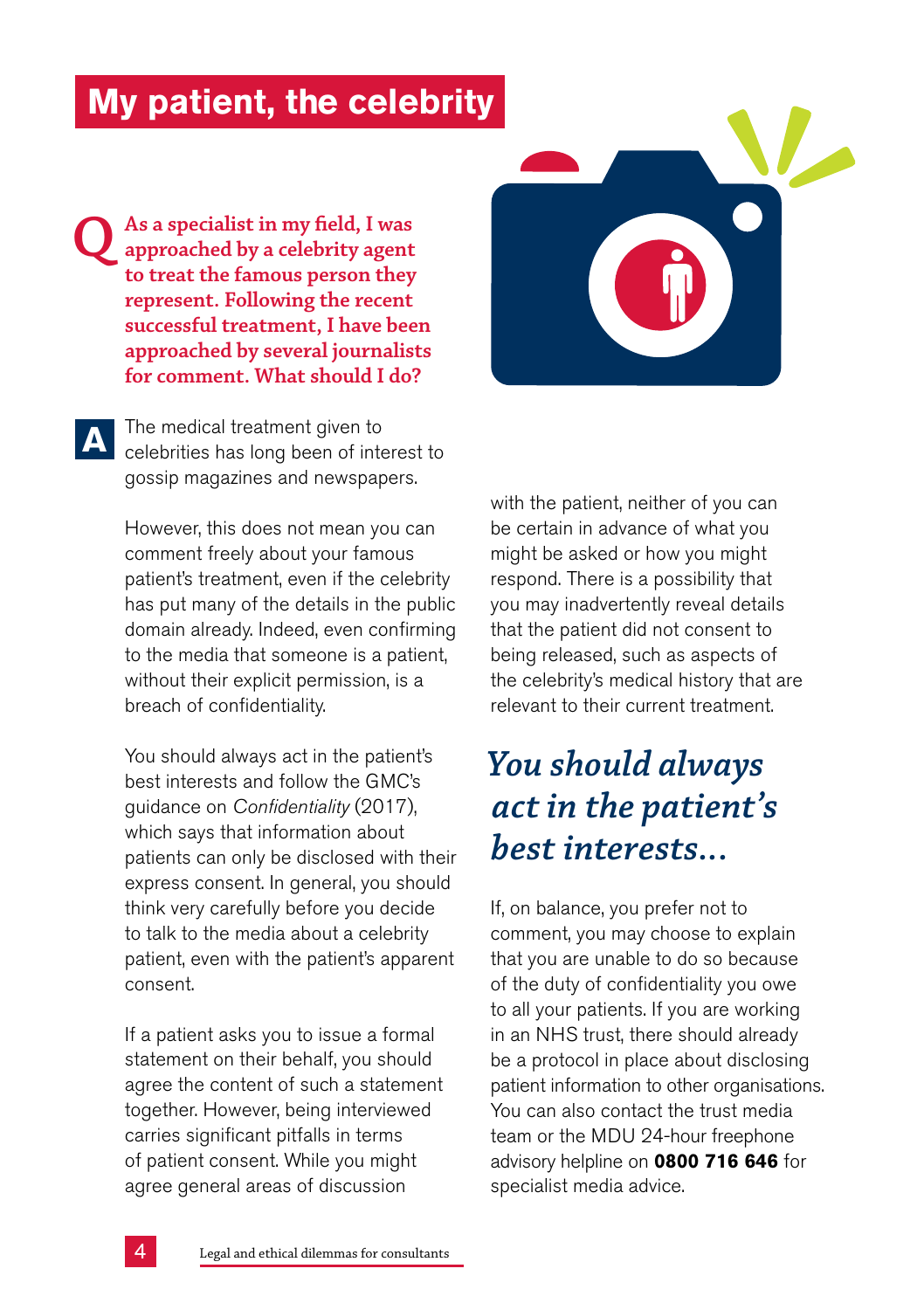#### **Patient blog sites**

**I have come across a blog set up by the husband of one of my patients who died some years ago. The blog is principally about how he has coped with bereavement but he also makes a number of serious allegations about poor standards of care in the hospital where I work. What should I do? Q**

The husband may have already made a complaint to the hospital about his wife's care resulting in a thorough investigation. Whether this is the case or not, you may wish to consider reporting his comments to the trust via its incident reporting system. Many trusts will consider any event which might lead to adverse publicity for the trust as a significant incident. **A**

> It's important to remember that the blog is solely from the husband's perspective and is unlikely to tell the whole story. In contrast, a formal significant untoward incident investigation is likely to involve seeking the views of all staff who were involved in the care of the patient, as well as a review of the clinical records. This process is intended to ensure that lessons are learnt from the incident so that patient care may be improved. You may be asked to provide a statement to the trust investigation about your treatment of the patient and you may wish to seek MDU assistance with this. It is also possible that the press might pick up on the husband's comments.

You remain bound by your duty of confidentiality to your patient even after her death. The GMC advises in its supplementary guidance to confidentiality that 'you should usually limit your public response to an explanation of your legal and professional duty of confidentiality'.

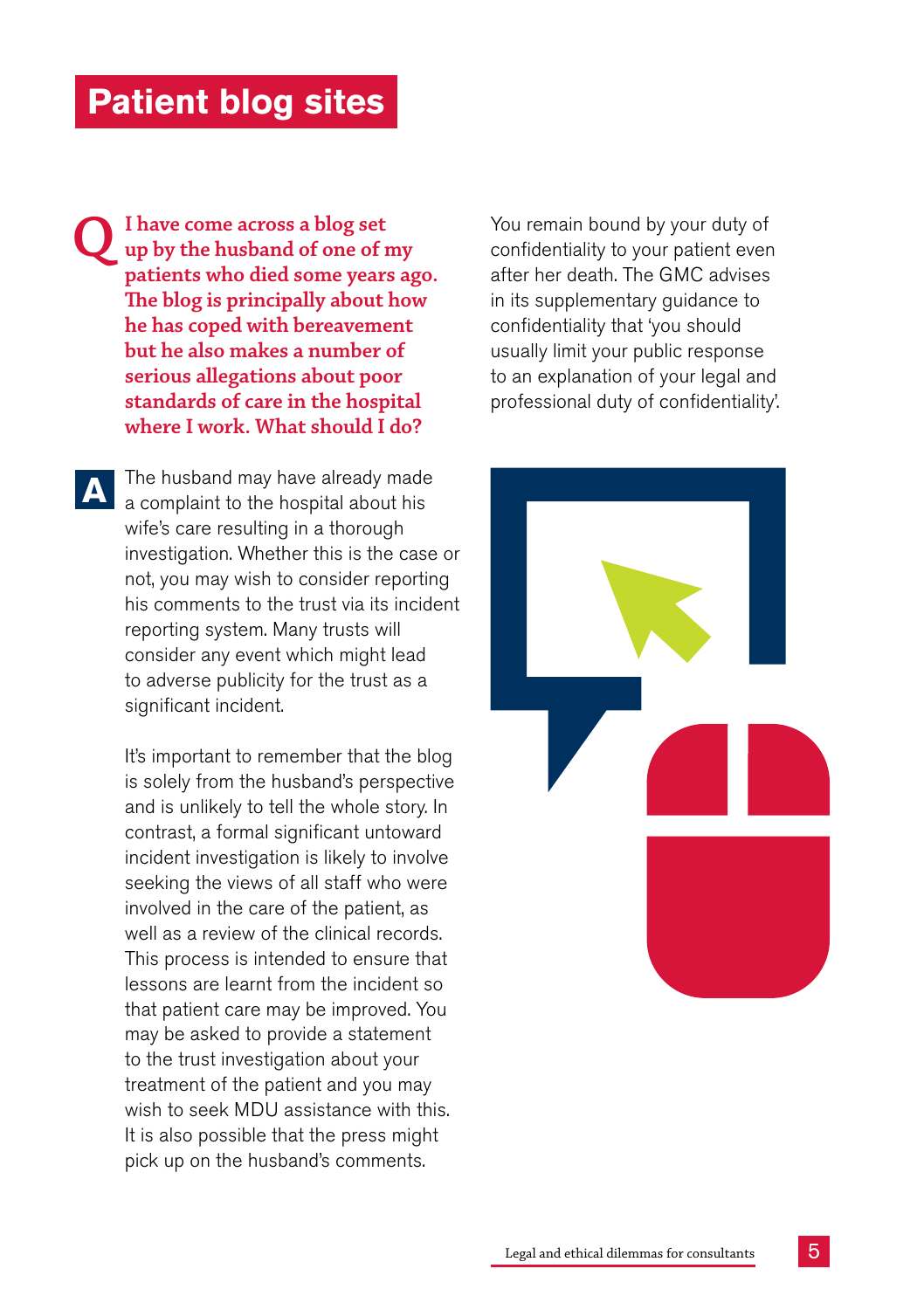#### **Assisting at a charity sports event**

#### **I have been asked to attend my son's school rugby tournament as the event doctor. What issues do I need to take into consideration? Q**

Doctors are often asked to provide medical cover at amateur and charity sporting events. In smaller events with spectator numbers of less than 2000, this may involve providing medical care to players and the crowd. The types of medical problems which an event doctor may be faced with can range from acute traumatic injury of a participant, including spinal injury, to facial injuries or cardiac arrest. **A**

> Doctors should have appropriate qualifications, skills, experience, equipment and support to undertake such work. Paragraph 14 of the GMC's *Good medical practice* guidance (2013) states 'You must recognise and work within the limits of your competence'.

This guidance applies even if you are providing your services on a voluntary basis, such as at the school rugby tournament. You will need to ensure that your skills and experience are appropriate for the task. For example, you will need to be expert in areas such as cardiopulmonary resuscitation, airway maintenance and spinal fracture immobilisation. You will also need to ensure you have the right equipment and support. If you are not sure what you may need, many sporting organisations publish guidelines on equipment levels

and clinical protocols and you will need to make sure you comply with these where they are available. The school will probably have an event organiser who should be able to help you to ensure you have what you need.

### *'You must recognise and work within the limits of your competence.'*

You are required to have indemnity for any claims arising from attendance at a sporting event. Paragraph 63 of *Good medical practice* (2013) states 'You must make sure you have adequate insurance or indemnity cover so that your patients will not be disadvantaged if they make a claim about the clinical care you have provided in the UK.'

Some professional sports organisations or organising bodies provide indemnity for doctors acting in a professional capacity, and you should check this before the event. If the school cannot provide you with indemnity, please contact us to check whether your current membership will indemnify you for this. This is equally important whether you are paid or planning to attend voluntarily.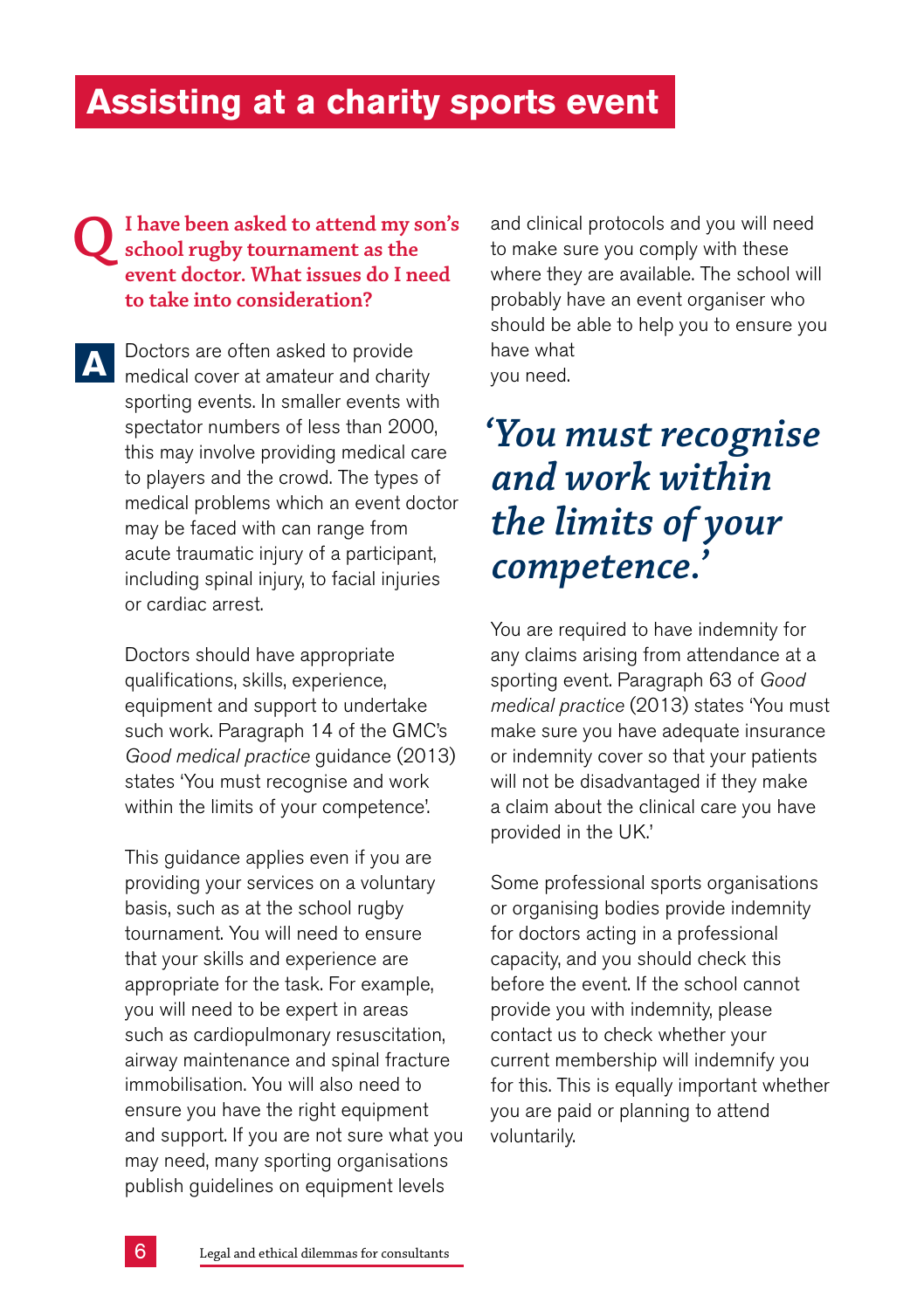

If a medical problem should occur during the event, your ethical responsibilities, such as the need to obtain consent and to maintain confidentiality, remain the same as in any other aspect of your medical practice. Consent for examination or treatment can be written, verbal or implied and you have a duty to keep all information about patients confidential unless you have their consent to disclose that information.

It may be helpful to familiarise yourself with the local health services, in particular the ambulance service, in the event that a serious injury requiring hospital transfer occurs. You should also keep detailed notes of any incidents and the medical care you provide.

Acting as an event doctor is quite separate from Good Samaritan acts, where a doctor attends an event in a non-professional capacity and is called upon to provide medical care in an emergency. GMC guidance makes it clear you have an ethical duty to

give what assistance you can in the circumstances. *Good medical practice* (2013) paragraph 26 states 'You must offer help if emergencies arise in clinical settings or in the community, taking account of your own safety, your competence, and the availability of other options for care. You must provide what assistance you can, working within your competence unless there is no reasonable alternative'.

If you just turned up at the rugby match and no doctor was there and one of the players was injured, you would be expected to treat the patient. As an MDU member you would have access to indemnity for Good Samaritan acts. Make sure you keep a note of the incident.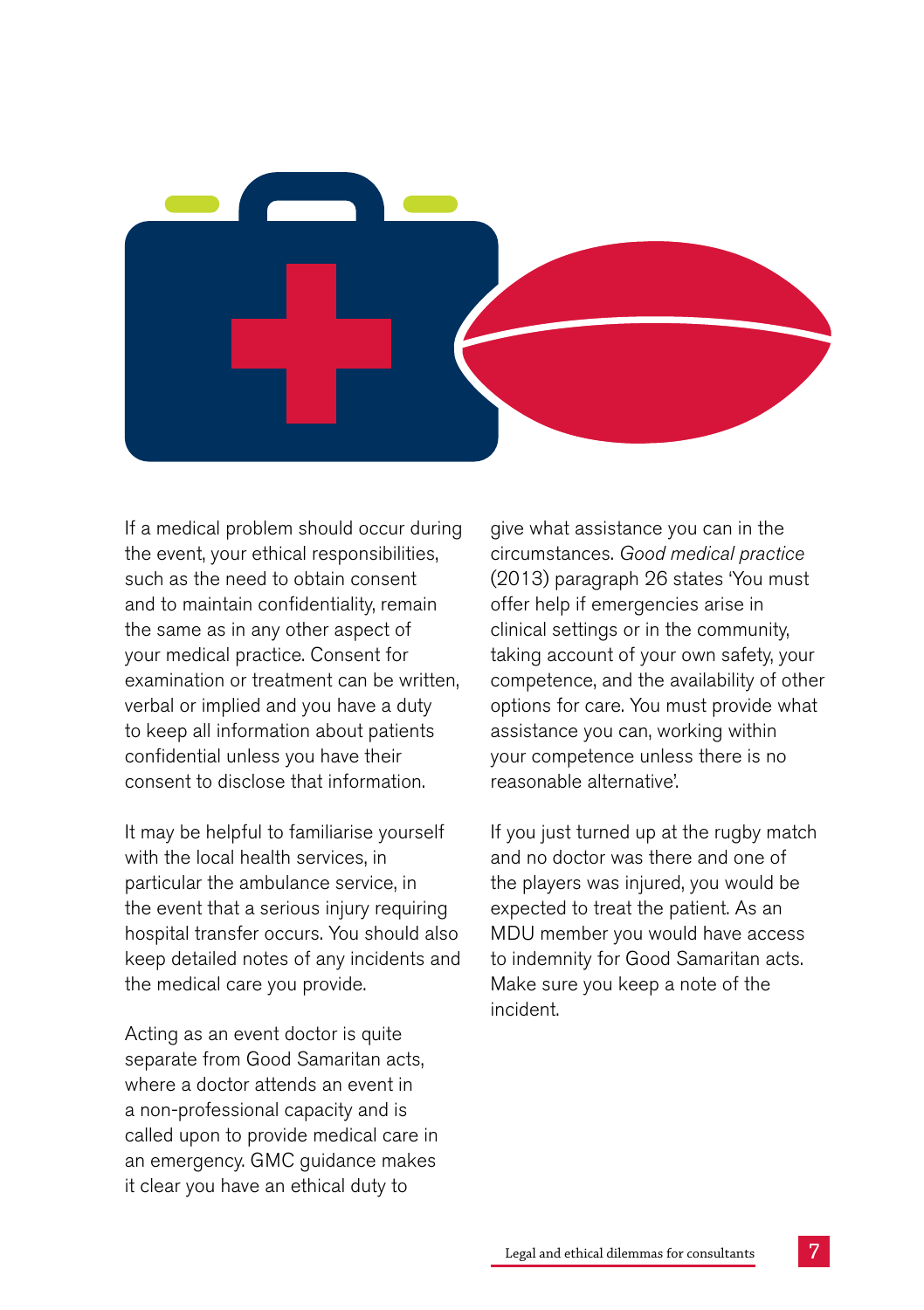#### **Private patient fee disputes**

**A patient attended my private clinic requesting treatment Qfor acne scarring. I performed laser treatment after careful examination and a detailed history-taking. Before the procedure I told the patient that laser treatment was commonly performed and generally safe but there could be side effects and potential complications which I outlined in detail. I documented this discussion in my notes as usual and the patient signed a consent form that mentioned the potential complications. The procedure was uneventful and I arranged to see the patient for follow up ten days later. On routine review, the skin appeared to be healing well and the patient did not express any concerns so no further follow up was arranged. However, three months later, I have now received a letter of complaint from the patient stating that she is dissatisfied with the aesthetic results including some persisting redness in the treatment area and a slight change in her skin pigmentation next to the treated region.**



**She has requested a refund of the cost of the treatment. I initially contacted the patient to say I would be happy to review her again in clinic to assess the pigmentation and discuss whether it could be rectified.**

**The patient has declined my offer and reiterated her demand for a reimbursement of her costs. What should I do?**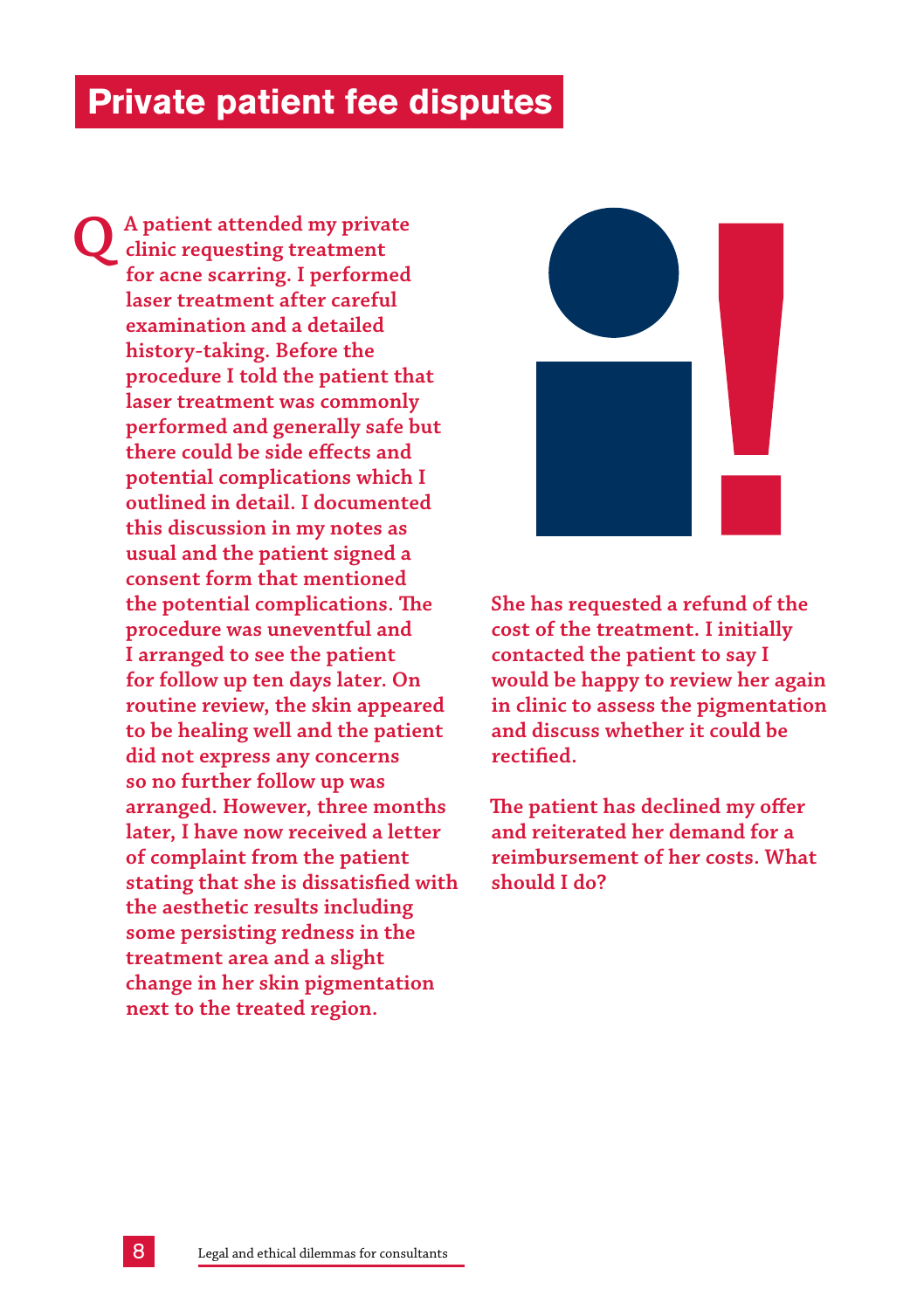It may be helpful to offer the patient an explanation of the treatment she received and consider apologising for the fact that she is dissatisfied with the results. Although the NHS complaints procedure does not apply to independent practice, we advise members to apply the central principle, namely that patients who complain should receive a full explanation for the care they received and an apology where appropriate. Furthermore, paragraph 61 of the GMC's *Good medical practice* guidance (2013) states that 'You must respond promptly, fully and honestly to complaints and apologise when appropriate. You must not allow a patient's complaint to adversely affect the care or treatment you provide or arrange'.

Complaints about cosmetic procedures are more common than complaints about other surgical procedures, possibly in part because of unrealistic patient expectations. It is important to ensure that patients have a realistic idea of the potential results before treatment. Some patients who are dissatisfied may go on to request reimbursement of their costs.

In this case, the decision as to whether to refund costs is a matter of personal discretion for the private surgeon concerned. This type of payment is known as an ex-gratia payment, which is a payment made as a goodwill gesture, without admission of liability.

It is important to ensure careful wording of any correspondence and we can assist you with your response.

It may reassure you to know that the Compensation Act 2006 makes it clear that an apology, offer of treatment or other redress does not of itself amount to an admission of negligence or breach of duty. It should be noted that, even if you make an ex-gratia payment to the patient, there is unfortunately no guarantee that this will prevent the matter from proceeding to a claim for alleged negligence.

Detailed and contemporaneous notekeeping and careful documentation of the consent process, such as information given and questions asked and answered, could be very helpful in mounting a robust defence if a claim were made.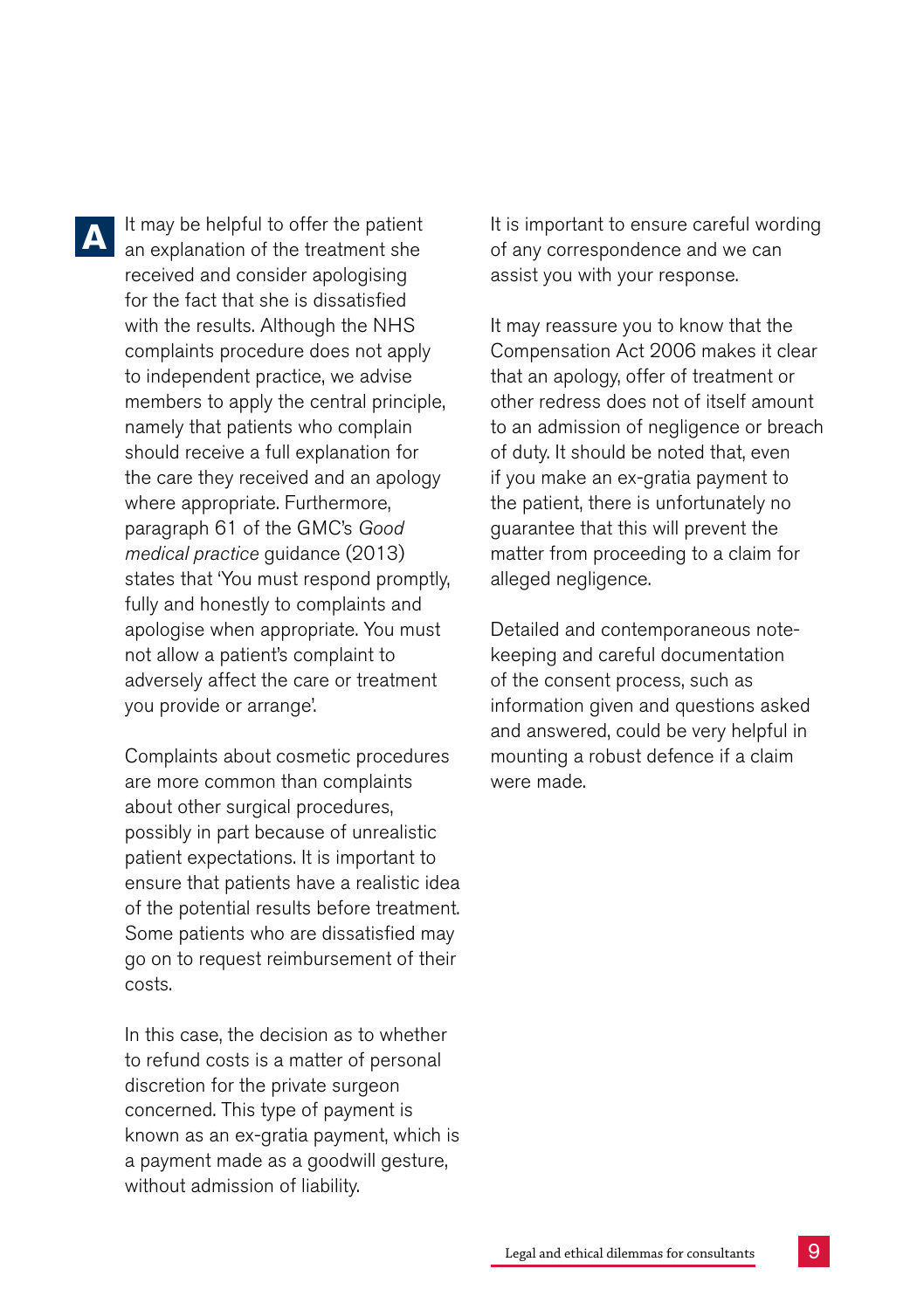**I would like to include patient testimonials and before and after photographs on a new leaflet advertising my services. Can I do this and are there any restrictions? Q**

When publishing information about your services it must be factual, verifiable and must not make unjustifiable claims about quality or outcome, nor must it exploit patients' vulnerabilities. Whenever patient information, be it photographic or otherwise, is to be available to third parties, you must have written consent from the patient even if they are not identifiable. The patient must not be put under any pressure to agree. In seeking consent, you will need to tell patients how you intend to use their photographs, what sort of audiences the material will be shown to and how long it will be in circulation. Patients also need to be told that once their image has been published it may not be possible to fully control its future use. Any images of patients should not compromise their privacy or dignity. **A**

Patients will need to see the photographs in the context in which you intend to use them (e.g. leaflet or website) and you must make it clear that they can withdraw their permission at any time, and that it will not in any way affect the care they receive. You will need to answer any questions patients ask, in addition to the details that you have provided. GMC guidance on this topic can be found in *Good medical practice* (2013) in paragraph 70 under the heading 'Communicating information'.

If you wish to advertise NHS services, you should refer to the Code of Practice for the promotion of NHS funded services (March 2008) which is available on the Department of Health website dh.gov.uk

In particular, paragraphs 35-41 deal with testimonials and endorsements. These must be, among other things, 'based on genuine experience, given freely without financial payment or other inducement…'

Finally, advertising must also conform to the Advertising Codes enforced by the Advertising Standards Authority. Further information is available on their website asa.org.uk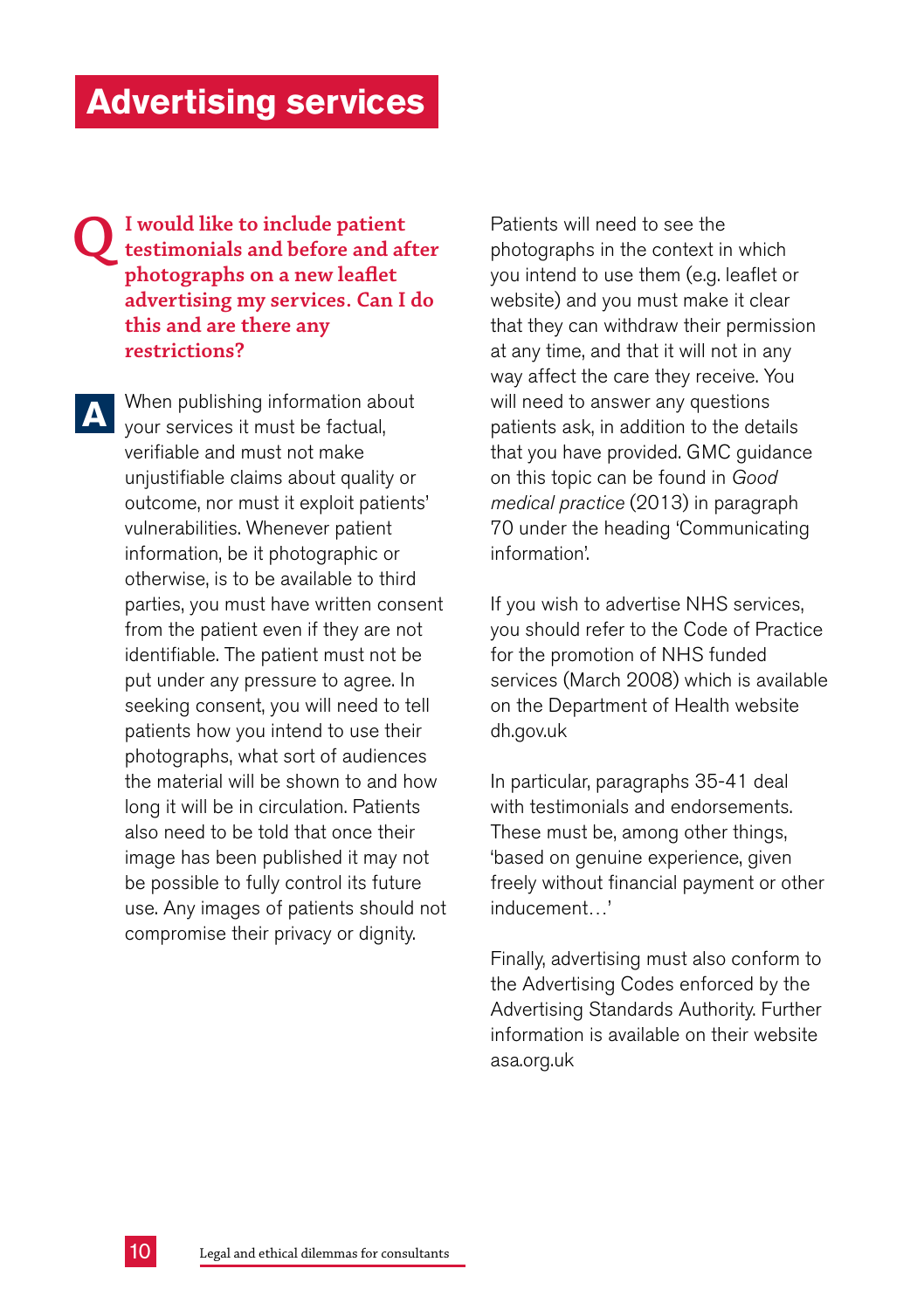#### **Bigger but not better**

**At a private clinic I saw a 30 year old woman who wanted a breast augmentation. After the procedure, the patient said she was happy with the results. Later on I read a newspaper article about cosmetic surgery that had gone wrong and was shocked to see my patient featured prominently, complaining she had failed to achieve the size of breasts she wanted and was getting depressed. To my surprise, a year later she came back asking for another augmentation, saying she was initially happy with the outcome of the first operation but now wanted to be 'bigger'. Am I obliged to carry on treating her? Q**

You should consider whether the patient **A**is suitable for a breast augmentation procedure now. It is important to follow the GMC's *Guidance for doctors who offer cosmetic interventions* (2016). If you believe that the operation is unlikely to deliver the desired outcome, you must explain this to the patient. Give her adequate time for reflection and keep a careful record of your conversations. In addition, you must consider her psychological needs and consider whether it is necessary to consult her GP to inform your discussion about risks and benefits. If the patient is determined not to involve her GP, you must record this in her notes and consider how it affects the balance of risk and benefit and whether you should go ahead with the operation. If, after discussion you believe that the operation will not be of benefit to the patient, you must not provide it.

If asked, you should forward the patient's medical records to any surgeon the patient subsequently goes to see.

Given the patient's behaviour, you may feel that there has been a breakdown in the patient-doctor relationship, in which case you should explain this to the patient, ideally in writing.

*'...you should end a professional relationship with a patient only when the breakdown of trust between you and the patient means you cannot provide good clinical care to the patient.'*

Remember paragraph 62 of *Good medical practice* (2013), which states that you should end a professional relationship with a patient only when the breakdown of trust between you and the patient means you cannot provide good clinical care to the patient.

The GMC has provided explanatory guidance on ending your professional relationship with a patient, which explains that 'you should not end a professional relationship with a patient solely because of a complaint the patient has made about you or your team.' The guidance goes on to say that you must be satisfied that your reason for wanting to end the relationship is fair and does not discriminate against the patient.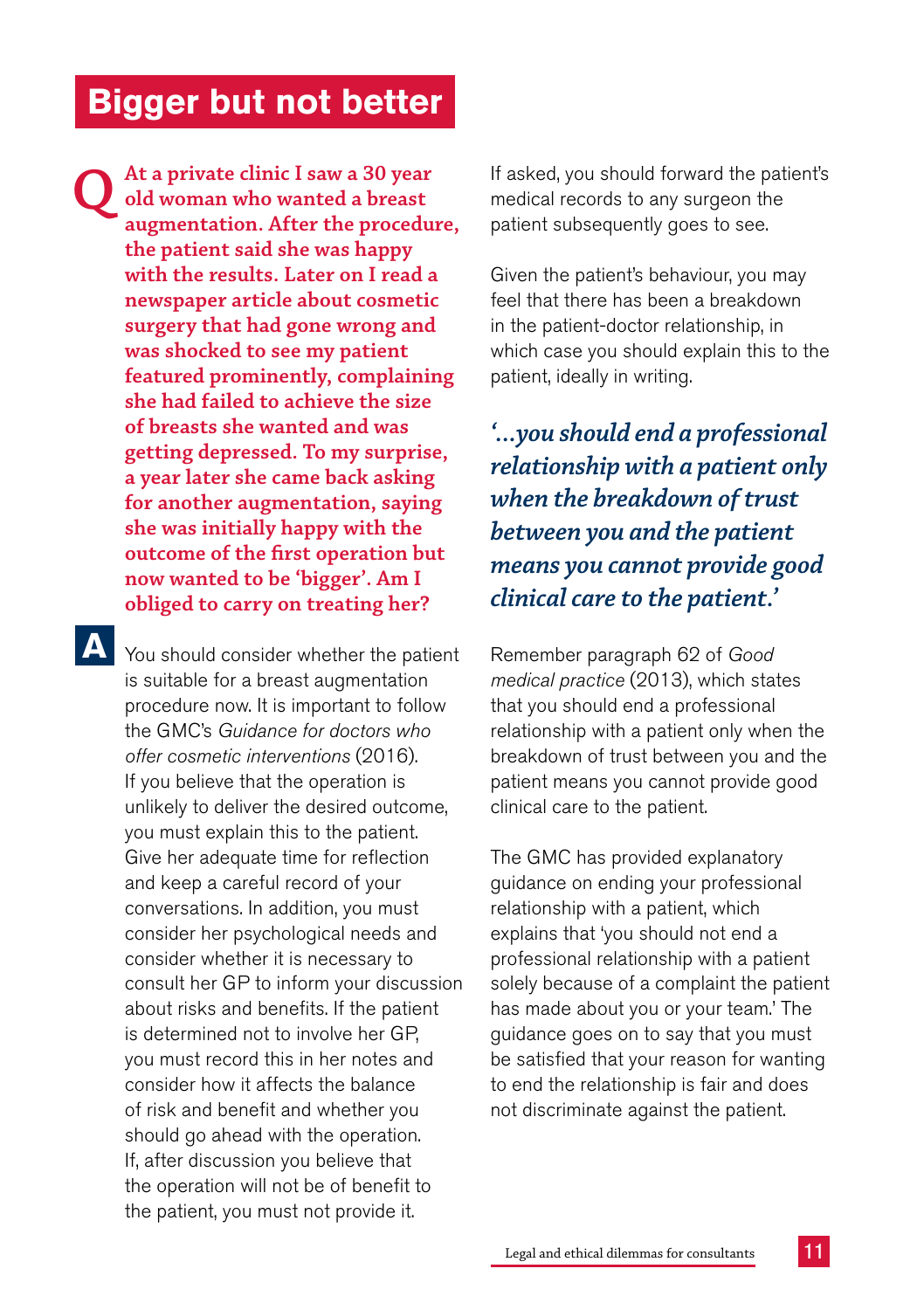**A 15 year-old girl was admitted to A&E with an ectopic pregnancy. Q She says that she has had a sexual relationship with her boyfriend for the last year and had been on the pill.**

> **When her parents arrive she says she does not want them to know about her condition. What should I do?**

Sharing information with relatives is normally done only with the patient's express consent. You need to consider if the patient is competent to refuse consent for her parents to be informed in this case. Children under 16 can consent on their own behalf if they have the intelligence and maturity to understand the implications of their decision. For example, to consent to treatment, the patient would need to understand the nature, purpose, benefits and risks of any procedure, as well as the risk of going untreated and any alternatives. She would also need to be able to retain, use and weigh up this information, and to communicate her decision. If the patient has capacity to consent to treatment, then she may also have the capacity to withhold consent to disclosure of confidential information.

In paragraph 21 of the GMC's guidance *0-18 years: guidance for all doctors* (2007) it says 'You have the same duty of confidentiality to children *'You have the same duty of confidentiality to children and young people as you have to adults.'*

and young people as you have to adults.' In paragraph 53 of the guidance, it says in Scotland anyone aged 12 or over is legally presumed to have capacity to control access to their health records. The capacity to consent may vary according to the question being considered, that is, consent to the treatment or to disclosure of her condition, as well as the individual's state of maturity and the effects of their illness or treatment.

Every reasonable effort should be made to persuade the patient to involve her parents, explaining why it may help to have their support. If she has capacity but refuses, then you may only disclose if there is an overriding public interest, or if disclosure is required by law. Disclosure in the public interest may be necessary to protect the patient or others from risk of death or serious harm, for example, if she is at risk of sexual, physical or emotional abuse.

**A**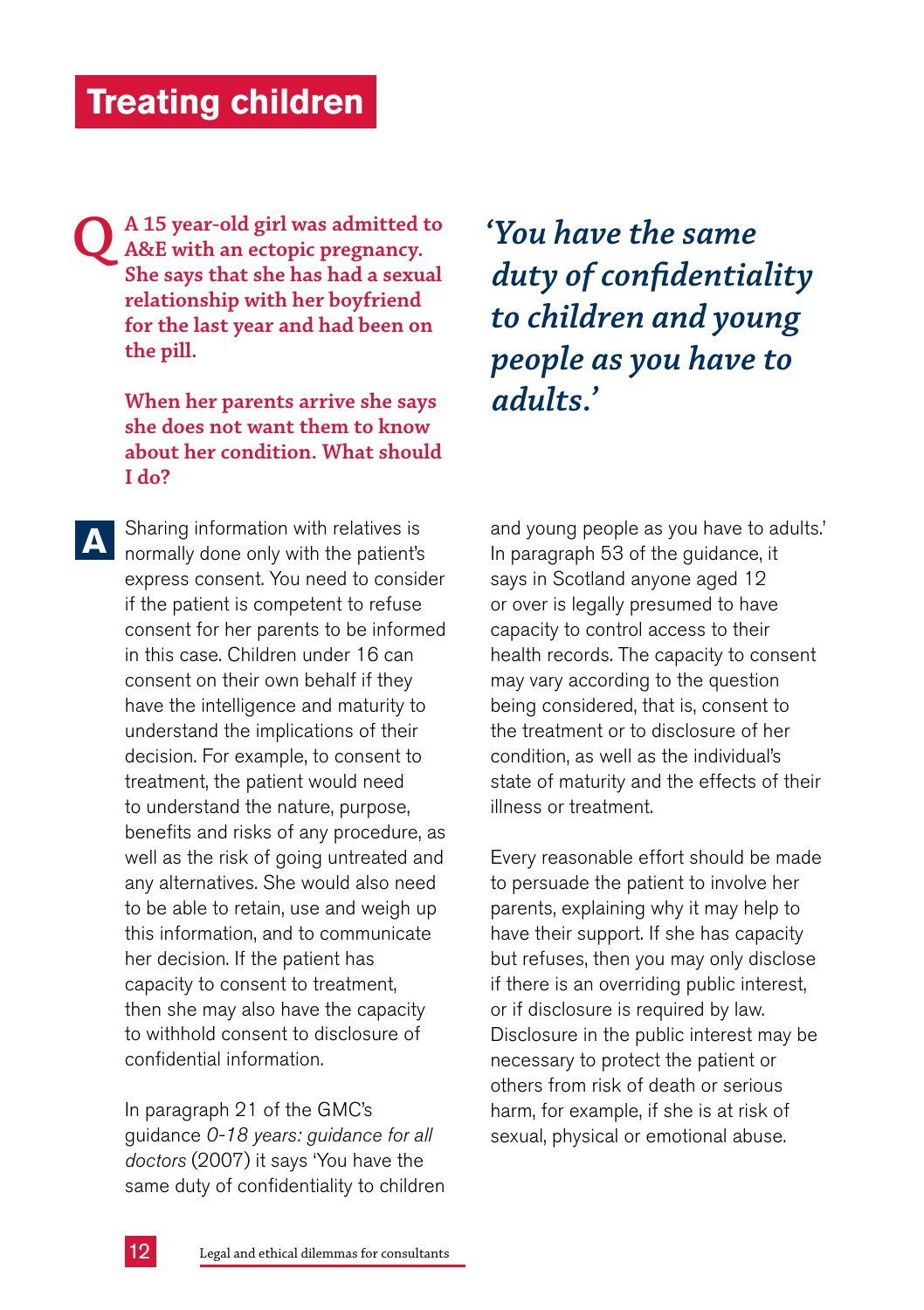You may not be able to judge whether a relationship is abusive without knowing the identity and age of her boyfriend. You should carefully balance the benefits of knowing her partner's identity against the potential loss of trust in asking for or sharing such information. If you are considering a disclosure in the public interest it would be wise to first discuss the case with your local named or designated doctor for child protection, as stated in paragraph 60 of the GMC's guidance *0-18 years: guidance for all doctors* (2007).

Whether or not you decide to disclose information to the girl's parents, record your decision and the reasons for it in the patient's notes. If you decide to disclose against your patient's wishes, you should tell her your intentions, unless you feel that this would undermine the purpose of the disclosure or put her at increased risk of harm.

*If you are considering a disclosure in the public interest it would be wise to first discuss the case with your local named or designated doctor for child protection.*

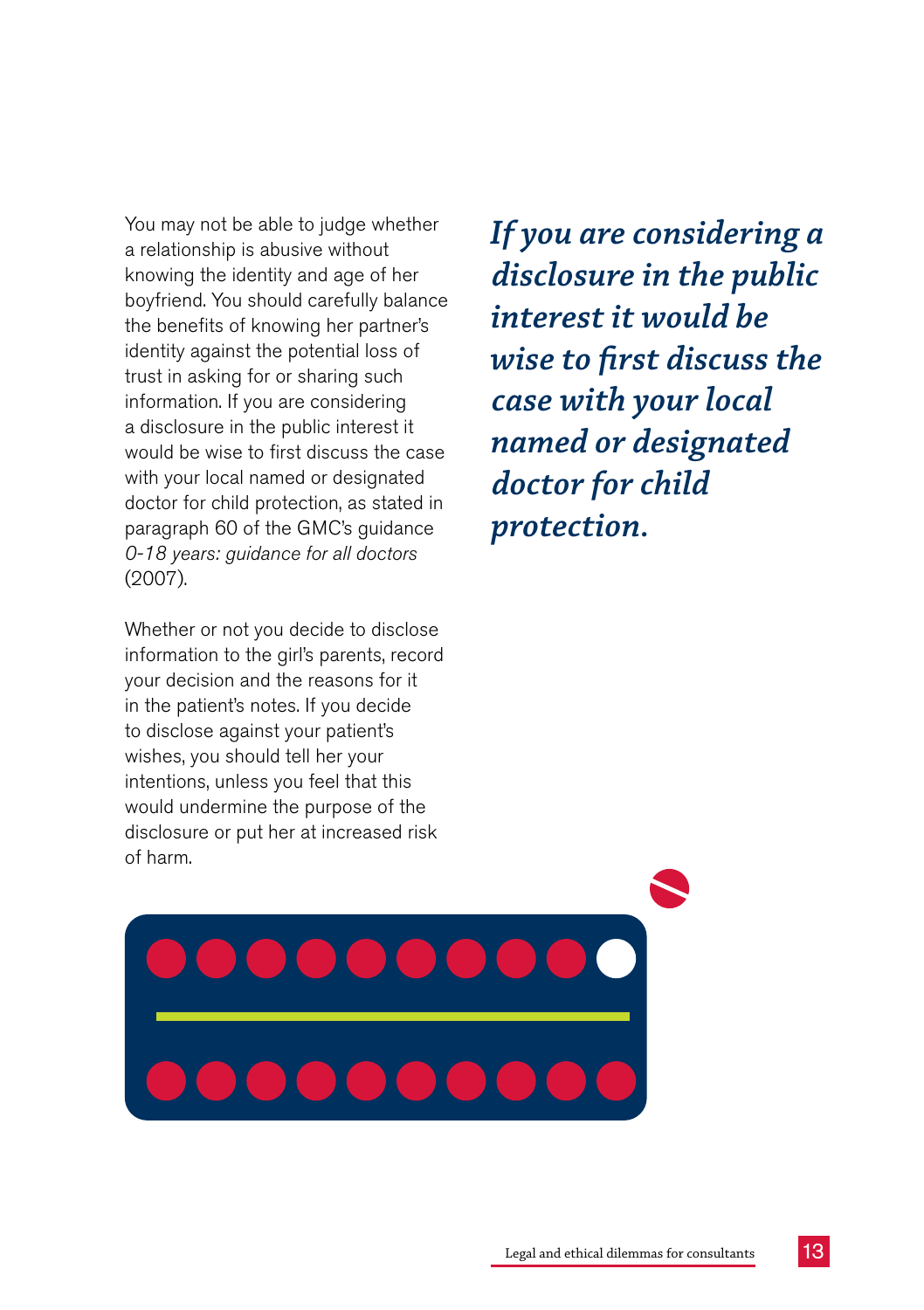#### **Writing claims and insurance reports**

- **I am sometimes asked to complete reports for patients making an insurance claim or seeking state benefits, what should I do if I feel that the claim has no merit? Q**
- When completing such reports, ensure I that the information you provide is a factual and balanced account of the patient's condition, regardless of your own view of the merit or otherwise of the claim. It is important to remember that unless you are specifically instructed to do so, you are not being asked to make a decision as to the merit of the claim or application, but rather to provide information to allow others to make a decision. **A**

In paragraph 71 of *Good medical practice* (2013) the GMC advises that 'You must be honest and trustworthy when writing reports, and when completing or signing forms, reports and other documents.' It goes on 'You must make sure that any documents you write or sign are not false or misleading. You must take reasonable steps to check the information is correct, and you must not deliberately leave out relevant information.'

The GMC requires that doctors asked to provide information to a third party should be satisfied that patients have sufficient information about the scope, purpose and likely consequences of the disclosure and understand that relevant information cannot be withheld.

Additionally the doctor should have seen written consent to the disclosure from the patient or someone authorised to act on his or her behalf. Patients have a statutory right to view certain reports, such as those for insurance or employment purposes, before they

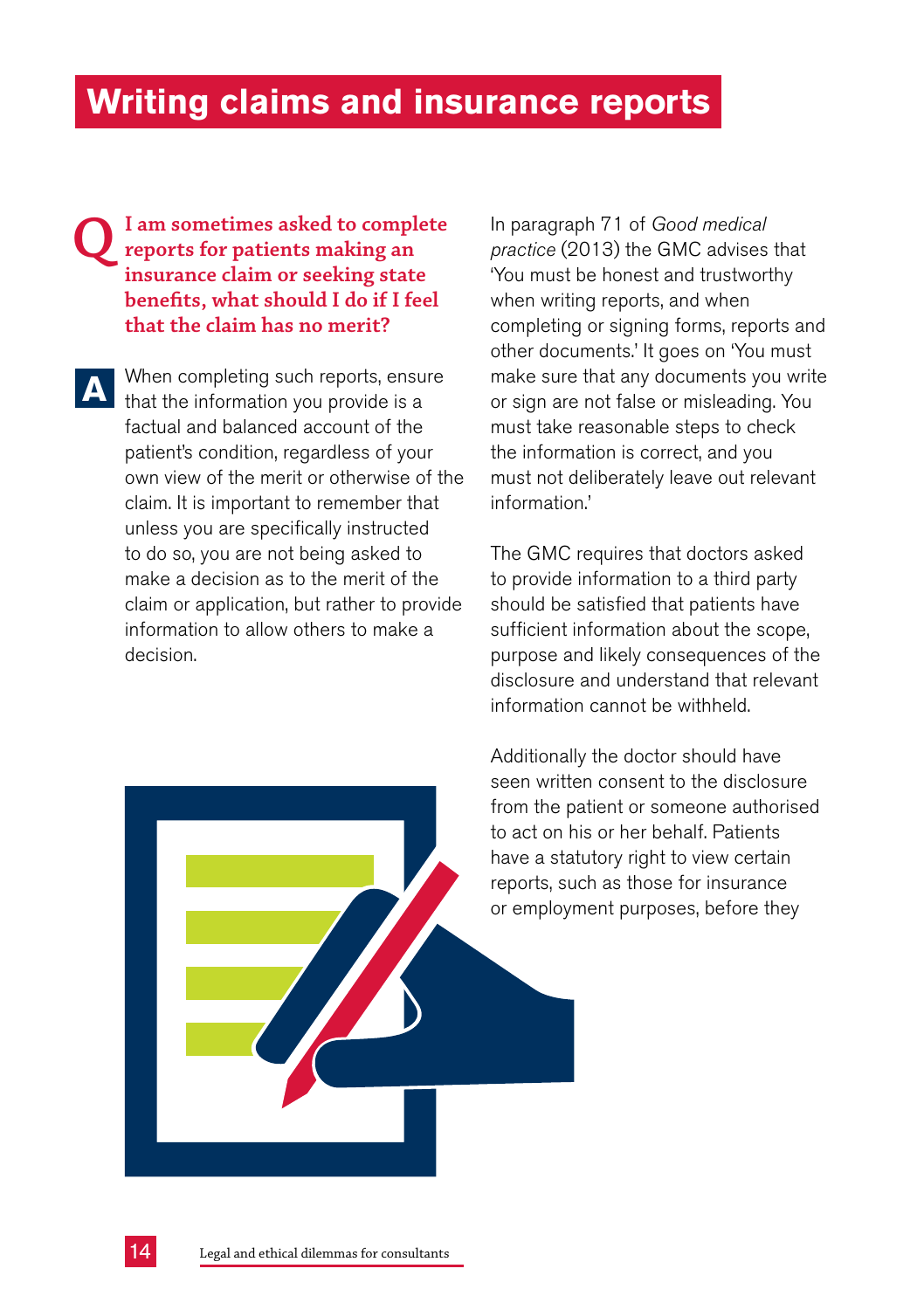### *'You must be honest and trustworthy when writing reports, and when completing or signing forms, reports and other documents.'*

are sent. Even where no statutory right exists, the GMC advises in paragraph 115 of *Confidentiality: good practice in handling patient information* (2017) that a doctor should offer to share a copy of any report written for employment or insurance purposes before it is sent unless the patient has 'already indicated that they do not wish to see it, disclosure would be likely to cause serious harm to the patient or anyone else, or disclosure would be likely to reveal information about another person who does not consent'.

Occasionally when patients have seen a report, they ask doctors to withhold certain information or to amend it before they submit it. You should only do this if you feel it can be done without compromising the accuracy of the report. If you cannot reach an agreement about the content of a report, a patient may add a dissenting statement detailing why he or she disagrees with the doctor's account and, he or she may of course refuse to allow the report to be disclosed.

If the patient refuses to allow a report to be disclosed once the assessment has been done, make it clear to the patient that, if the report is not disclosed,



adverse inferences may be drawn. If the patient in that situation still does not consent, this must be respected and the report cannot be disclosed.

In situations where a report is being provided to fulfil a doctor's contractual obligation to a third party, the doctor must obtain the patient's consent before undertaking any examination or writing a report for that organisation. When seeking consent, explain the purpose of the examination or report and the scope of the disclosure.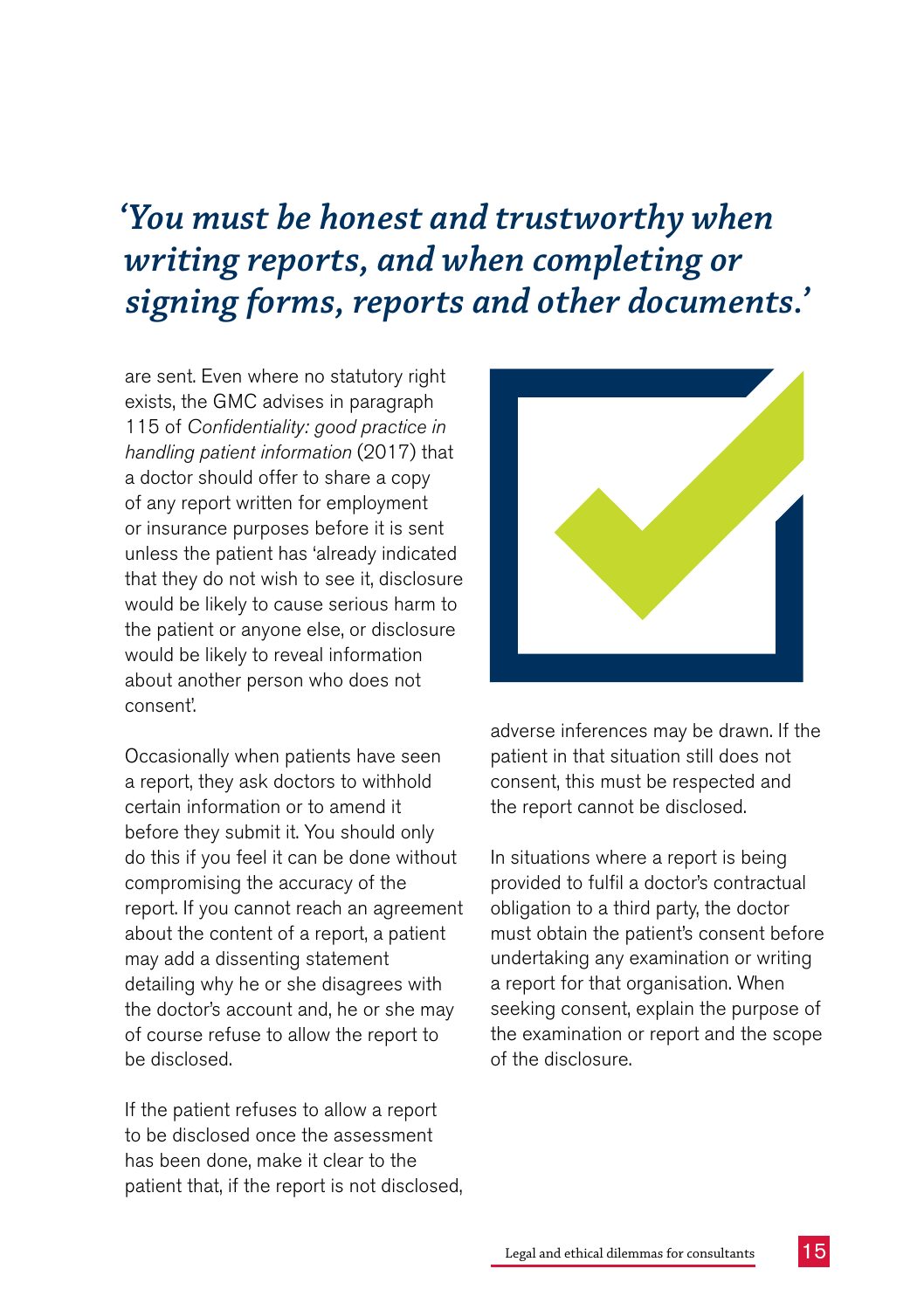#### **Reported concerns not addressed**

**I have a concern about a fellow colleague's surgical outcomes. I have worked with this colleague for a number of years. More recently, I have observed a number of postoperative problems and have been called in to the hospital, when on call, to deal with post-operative emergencies arising out of his cases. Q**

> **I have tried discussing the concerns with my colleague but this proved to be difficult as we have never really got on very well. I also feel that at directorate meetings previously, he was reluctant to accept advice and guidance.**

> **Because my colleague would not take any notice of my concerns, I raised them with the clinical director but he did not appear to be interested. I then spoke in person to the medical director but he has not taken any action either. I am still seriously concerned that patients may be at risk. What should I do?**

First and foremost, you have a duty A First and foremost, you have a duty<br>to protect patients from harm. It was appropriate to voice concerns to the clinical and medical directors because the colleague in question would not discuss the matter with you. Although you may be anxious to avoid further disharmony in your department, you should consider setting out your concerns in writing to the medical



director. Doctors are required to comply with GMC guidance, which requires doctors to take steps promptly if they have concerns about a colleague which could impact on the safety of patients, so that concerns are investigated and patients are protected if necessary. The GMC has published advice for all doctors in *Raising and acting on concerns about patient safety* (2012). Doctors who are managers have additional responsibilities set out in the GMC guidance *Leadership and management for all doctors* (2012).

Keep a record of all correspondence on this matter. In the unlikely event that the medical director refused to investigate the concerns; or that a thorough investigation did not address the matter and you still believed patients were at risk, you might need to consider approaching the GMC yourself. But hopefully setting out your concerns in writing to the medical director should be enough for the matter to be properly investigated and, if it is necessary, for action to be taken to protect patients.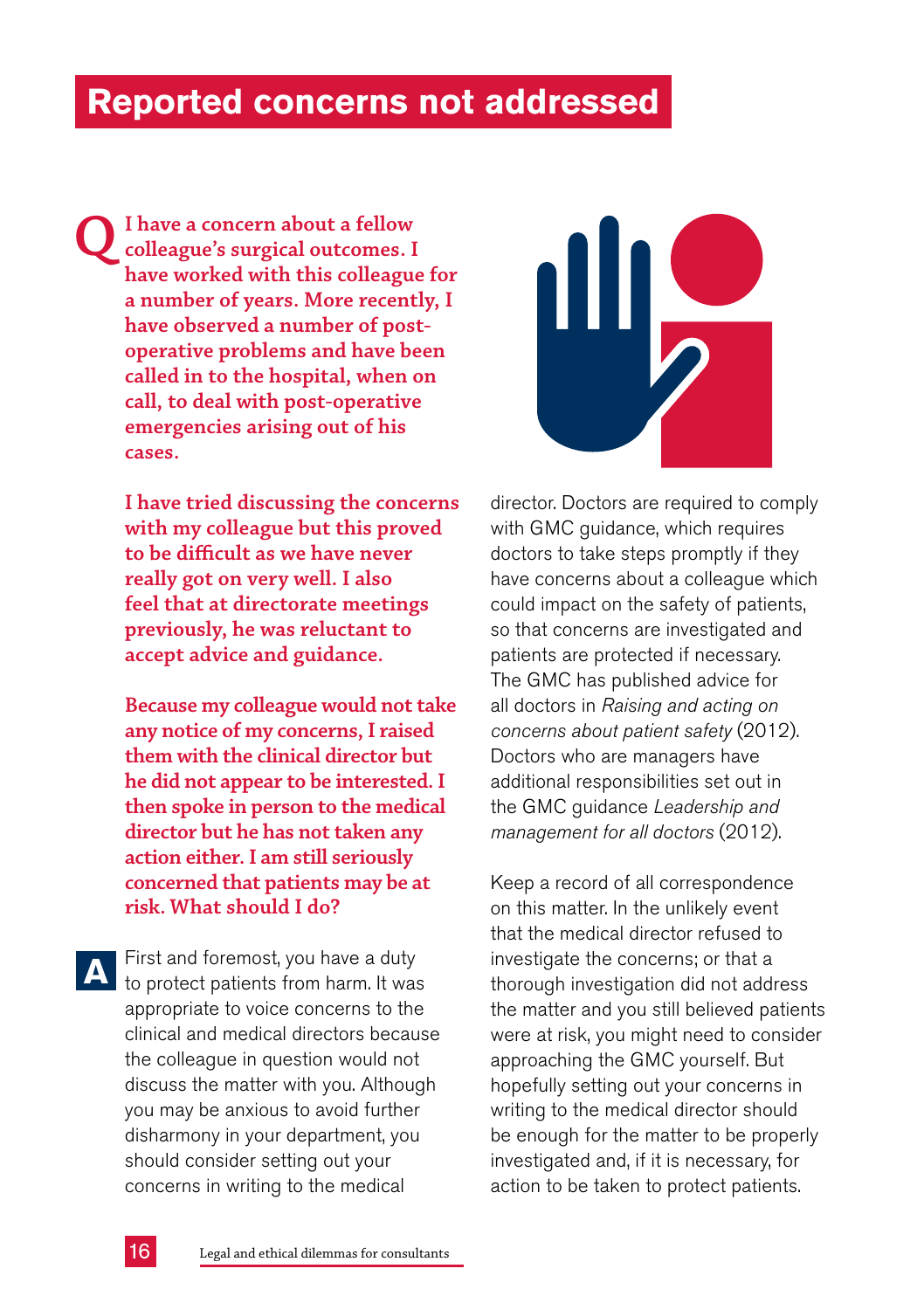**I was working late last week and decided to finish a report I was writing at home. Later on I wanted to save my work and realised that I couldn't find my USB memory stick anywhere. I am really worried because there was some statistical and patient identifiable data on it. What should I do now? Q**

> Any loss of data should be reported to the nominated senior person within your organisation straight away. This is so that appropriate action can be taken, which may include informing the patients involved and the Information Commissioner's Office, depending on both the volume and sensitivity of the personal data involved.

It is possible that a breach of patient confidentiality could result in you receiving complaints from the patients involved, a disciplinary or potentially a GMC investigation and any negative media attention that could attract.

If you do need to work on confidential documents at home, you should discuss how to do this safely with your local IT manager. You may need to take physical precautions such as ensuring your device is password protected, encrypted and stored under lock and key.

You will need to be aware of, and adhere to, the relevant legislation, including the Data Protection Act 1998, and guidance produced by the GMC, for example *Confidentiality: good practice in handling patient information* (2017).

The Department of Health has said that 'the movement of unencrypted person identifiable data held in electronic format should not be allowed in the NHS' and 'wherever possible, person identifiable data should always be stored on a secure server.<sup>'1</sup> You should familiarise yourself with and follow your trust information security policy.

*'...the movement of unencrypted person identifiable data held in electronic format should not be allowed in the NHS...'*



References

**A**

1 Letter to all Information Officers at Strategic Health Authorities from Matthew Swindells, Director General, Information and Programme Integration, Department of Health, 20 January 2008. http://bit.ly/shaletter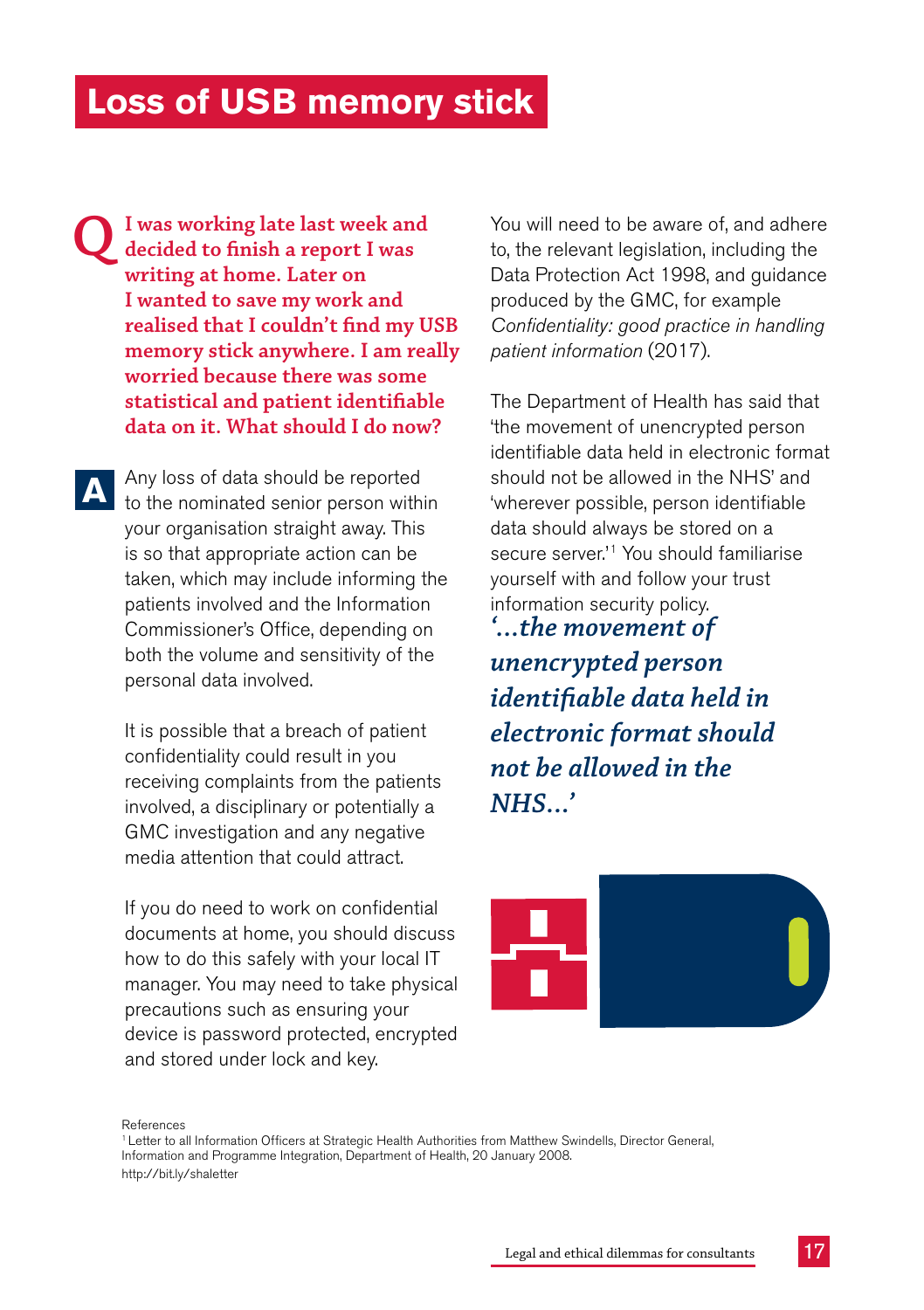### **Co-prescribing unlicensed medicines with a GP**

**I recently started a patient on an unlicensed drug and requested the patient's GP provide repeat prescriptions. Q**

> **The GP was concerned because she had never heard of the drug before and furthermore, she thought that it was unethical and possibly illegal to prescribe a drug outside of its product licence. What should I do?**

Legal responsibility for the decision to prescribe falls to the clinician who signs the prescription so before the GP can provide repeat prescriptions she will need to satisfy herself that she can do so. Of course, it is not for you to give the GP legal and ethical advice, but hopefully the following helps you to understand the position. **A**



In the UK, no medicine can be marketed for human use without a product licence granted by the Medicines and Healthcare products Regulatory Agency. However, the licensing arrangements permit doctors to prescribe unlicensed drugs, and to use drugs for unlicensed indications in specific circumstances.

Doctors have a legal duty to take reasonable care and to act in a way that is consistent with the practice of a responsible body of their professional peers. If a decision to prescribe an unlicensed drug was ever tested, the clinician's decision would have to be capable of support from an informed, reasonable body of clinicians of similar training and experience.

Informed consent is a crucial aspect of off-licence prescribing. Doctors must make it very clear to the patient that the medication is unlicensed, and why that is. Patients must be told why the drug is being prescribed, what alternatives exist, and have all their questions answered fully. You must make a clear record that the indications for the drug and the risks have been explained and that the patient both understands the risks and is willing to accept them. The GMC provides specific guidance on the prescription of unlicensed medications and the prescription of medications outside the terms of their licence.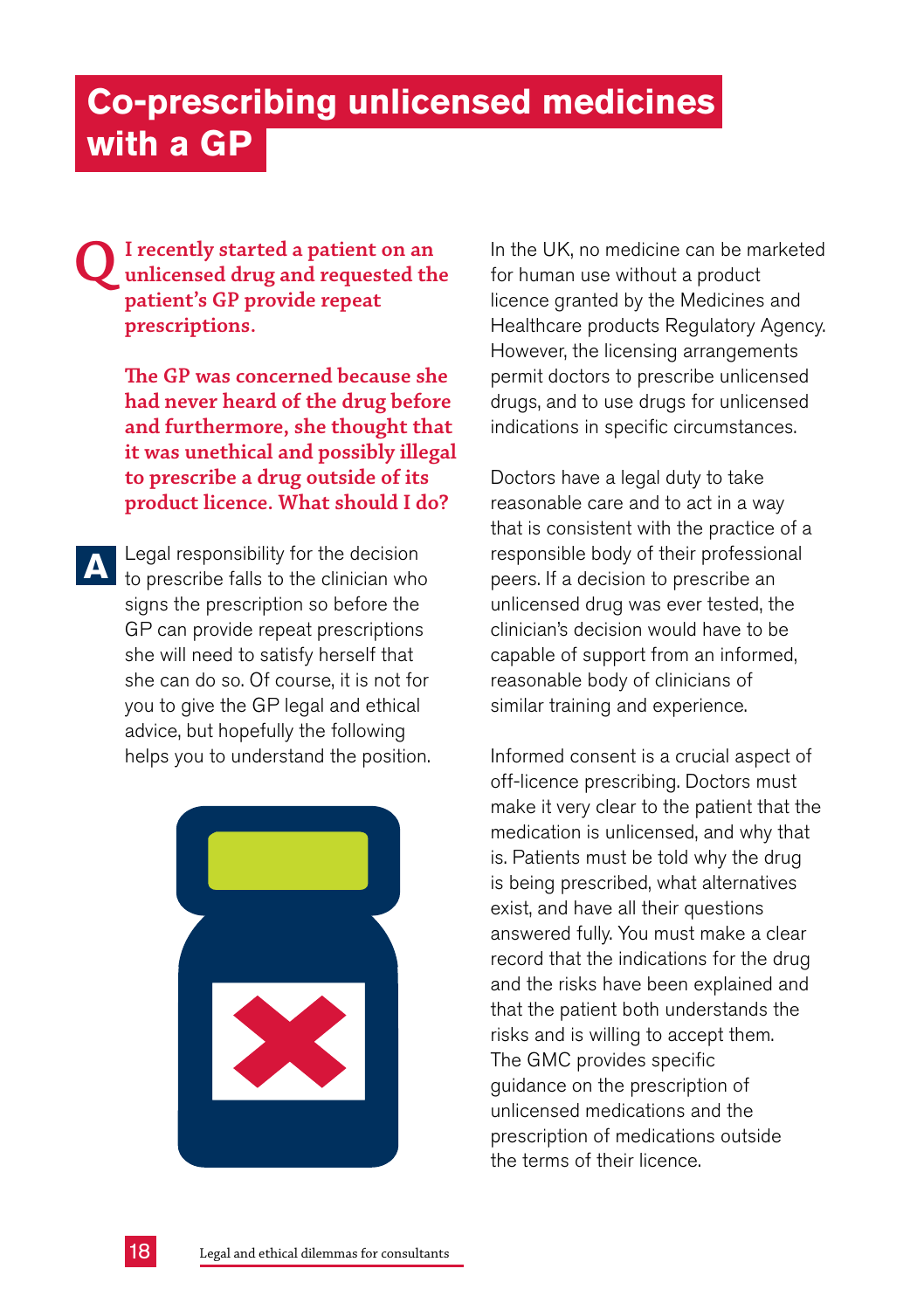#### *...it may be helpful for you to provide the GP with information about the drug's safety and value in this particular condition.*

Paragraphs 67-74 of *Good practice in prescribing and managing medicines and devices* (2013) guidance for doctors states that the prescribing doctor should be satisfied that an alternative, licensed medication would not meet the patient's needs and that there is a sufficient evidence base and/ or experience of using the medicine. Additionally paragraph 70 (b) states that the doctor signing and issuing the prescription personally bears the responsibility for that treatment. It is imperative that any GP who is to provide ongoing management understands the patient's condition, the treatment prescribed and can recognise any adverse effects of the medication and should take responsibility for monitoring and any follow up treatment. If the GP agrees to provide repeat prescriptions, it will be important to agree with her when she will take over responsibility for prescribing the drug.

The GMC also specifically addresses the issue of prescribing medicines to hospital outpatients. Paragraph 41 indicates that where a patient's care is shared between clinicians, doctors with responsibility for the continuing management of the patient must

be fully competent to exercise their share of this clinical responsibility. If the patient's GP is to be responsible for monitoring the patient, she must be satisfied that she understands enough about the drug to do so.

As you are familiar with the drug, it may be helpful for you to provide the GP with information about the drug's safety and value in this particular condition. Paragraph 40 makes clear that you should be willing to answer the questions posed by a colleague and assist in caring for the patient as required. If the GP is satisfied, she may then be happy to prescribe the drug, but the decision is ultimately hers. She will be responsible if she agrees to continue the prescription.

If the GP agrees, you could set up a formal shared care agreement and consider drawing up a protocol for the GP to follow, making clear the monitoring requirements and indications for dose adjustments. It may also be necessary for the GP to seek approval from the CCG to ensure prescribing the drug in this way complies with any local guidelines on prescribing.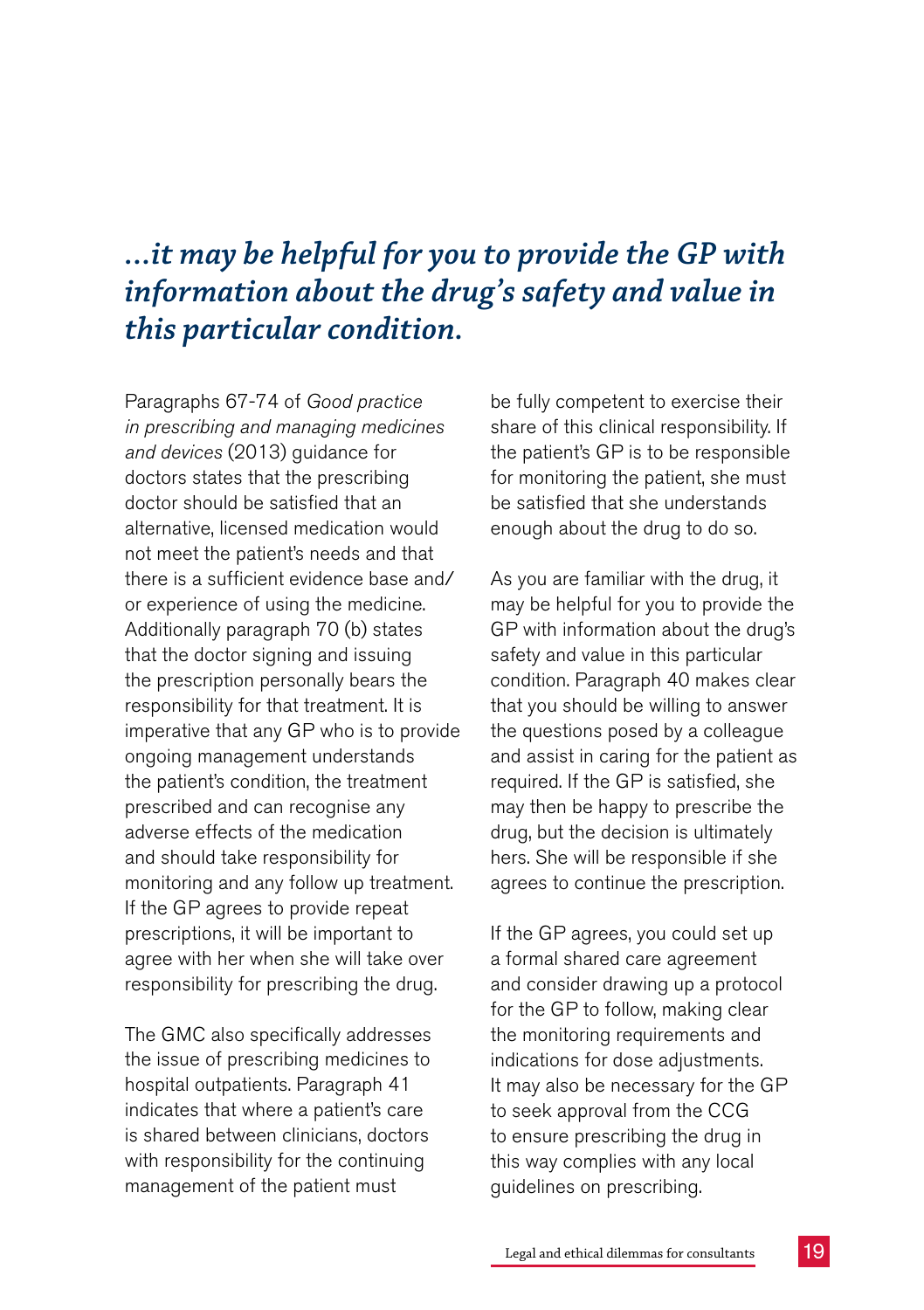#### **Disclosure to the DVLA**

**A 30 year-old patient has been recently diagnosed with epilepsy manifesting with grand mal seizures. I previously advised the young woman that she should not drive a car in line with the Driving and Vehicle Licensing Agency (DVLA) guidance** *Assessing Fitness to Drive: A Guide for Medical Professionals***. At the subsequent review, it was apparent that she had continued to drive in order to take her children to and from school. I am concerned about the safety of her and her children, as well as other road users and pedestrians. What should I do? Q**



**A**

While you have a duty of confidentiality to your patient, there are circumstances where it may be necessary to breach confidentiality to protect patients or others from harm. However, before you do so, the GMC advises that every effort should be made to persuade the patient to stop driving voluntarily. (See GMC's guidance on reporting concerns about patients to the DVLA or to the Driver and Vehicle Agency (DVA) (Northern Ireland) found in the supplementary guidance accompanying *Confidentiality* (2017).

If the patient disagrees with the diagnosis and advice to stop driving you may agree with the patient to seek a second opinion, but she should be advised not to drive in the meantime. If she continues to drive, having already ignored your advice about her legal duty to family and others, you may have no option but to contact the DVLA yourself. You will need to make this clear when you are trying to persuade the patient to stop driving. It may help if you can inform the patient's relatives of your concerns but you would only be able to do this if she agrees.

If the patient continues to drive despite your advice, the GMC recommends that you should contact the DVLA or DVA immediately and disclose any relevant medical information, in confidence to the medical advisor. You will need to try to inform the patient of your decision to disclose before you do so. Inform the patient in writing once you have contacted the DVLA or DVA. Any disclosure made should be the minimum necessary. Make a note in the patient's records setting out your actions and explaining your reasons behind your decision to disclose, as you may be asked to justify your actions if the patient makes a complaint.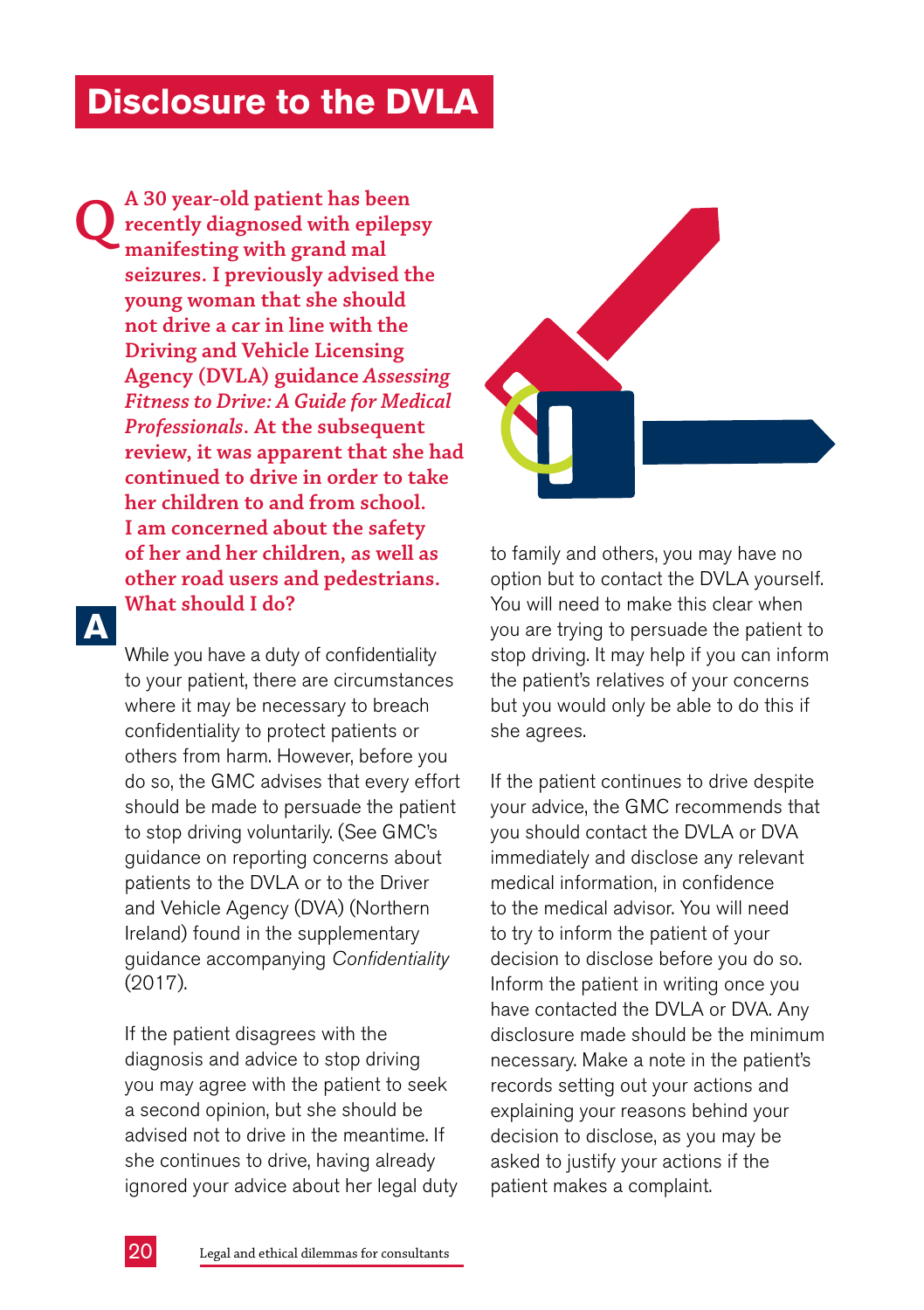**One of my patients has just died from a heart attack in hospital. I examined him thoroughly three hours ago but only made a brief note of the consultation, as I didn't have time to write up a full note - can I update the record after the event? Q**

**A**

Records are primarily intended to support patient care and should authentically represent each and every consultation (including by telephone). They form the basis of good communication about the patient, between doctor and doctor, or between a doctor and other members of the health care team. However, medical records may sometimes need to be amended.

Any change should be clearly documented either electronically or in writing to show the date of the amendment and the name of the individual making the change – in other words that there is an identifiable audit trail. It must remain possible to retrieve the original entry. Hard copy errors should be scored out with a single line so that the original writing is still visible and the correct entry written alongside with the time, date and your signature.

Medical notes must never be overwritten or inked out and computer forms must never be erased or deleted. Any additions should be

separately dated, timed and signed. Never try to insert new pages of notes. The GMC, in paragraph 19 of *Good medical practice* (2013), states that 'Documents you make to formally record your work must be clear, accurate and legible. You should make records at the same time as the events you are recording or as soon as possible afterwards.' It goes on to say that clinical records should include 'relevant clinical findings, the decision made and actions agreed, the information given to patients, any drugs prescribed or other investigation or treatment, who is making the record and when.' 'Tampering' with records has led to GMC investigations and the MDU has had to settle claims when what might otherwise be quite defensible clinical decisions and actions have not been supported by adequate records.

When adding your more detailed note to the patient's record you should include your name, the date and time of your added note, your findings on examination and an explanation as to why these were not recorded at the time.

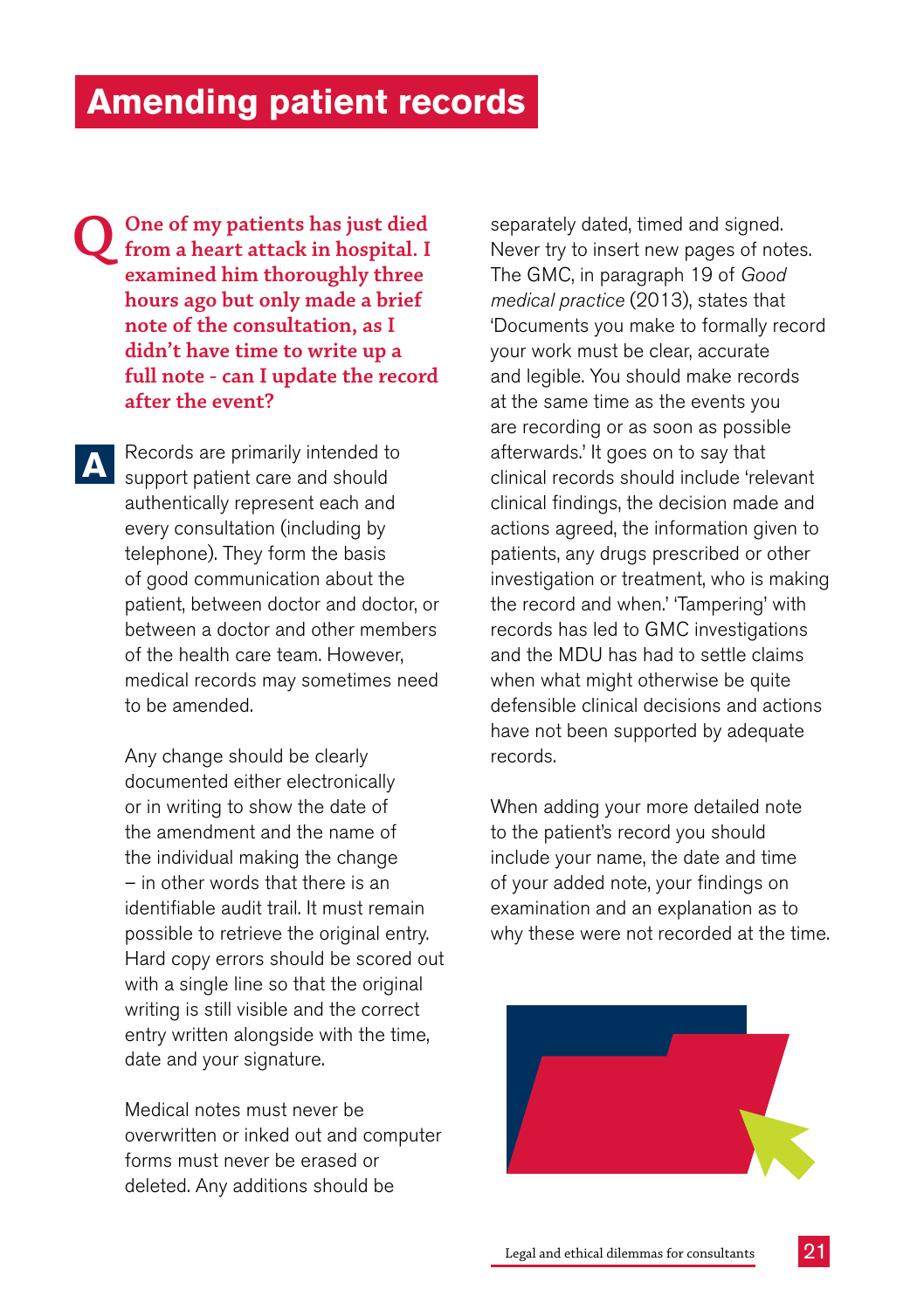**It is my usual practice to ask the junior doctors to obtain the pre-operative consent of patients admitted for elective surgical procedures. However, the most recent F1s have suggested that they consider this delegation may be inappropriate. Q**

*The delegating doctor also has a duty to ensure that the patient has given their consent before the investigation or treatment begins.*

A junior doctor with limited or no experience of the procedure to be undertaken may lack adequate understanding of the nature of the operation, including the possible risks and complications, to explain the procedure in appropriate detail to the patient.

**A**

We would advise consultants to follow paragraph 45 of the GMC's guidance *Good medical practice* (2013) which states that the delegating doctor must be satisfied that the person to whom the task is delegated must not only have the necessary knowledge and experience but also the qualifications and skills to provide the care or treatment. This is expanded in the GMC explanatory guidance *Delegation and referral* (2013).

Paragraph 26 of the GMC's guidance *Consent: patients and doctors making decisions together* (June 2008) elaborates on this duty, and indicates that it is the responsibility of the doctor undertaking the investigation or providing the treatment to discuss it with the patient. The guidance continues by stating that the task may be delegated, provided the person to whom you delegate has the necessary training and experience, complies with the GMC guidance and has sufficient knowledge of the investigation or treatment that is proposed, as well as an understanding of the risks involved.

Paragraph 27 of the GMC's guidance *Consent: patients and doctors making decisions togethe*r (June 2008) states that the delegating doctor will however remain responsible for ensuring that the patient has been given sufficient time and information to make an informed decision. The delegating doctor also has a duty to ensure that the patient has given their consent before the investigation or treatment begins.

Consequently F1 doctors, particularly at the start of their rotations, may not have the necessary knowledge and experience to perform the task of obtaining consent. You may therefore consider it appropriate to complete the process of consent yourself or at least ensure that it is delegated to another sufficiently experienced junior member of your team.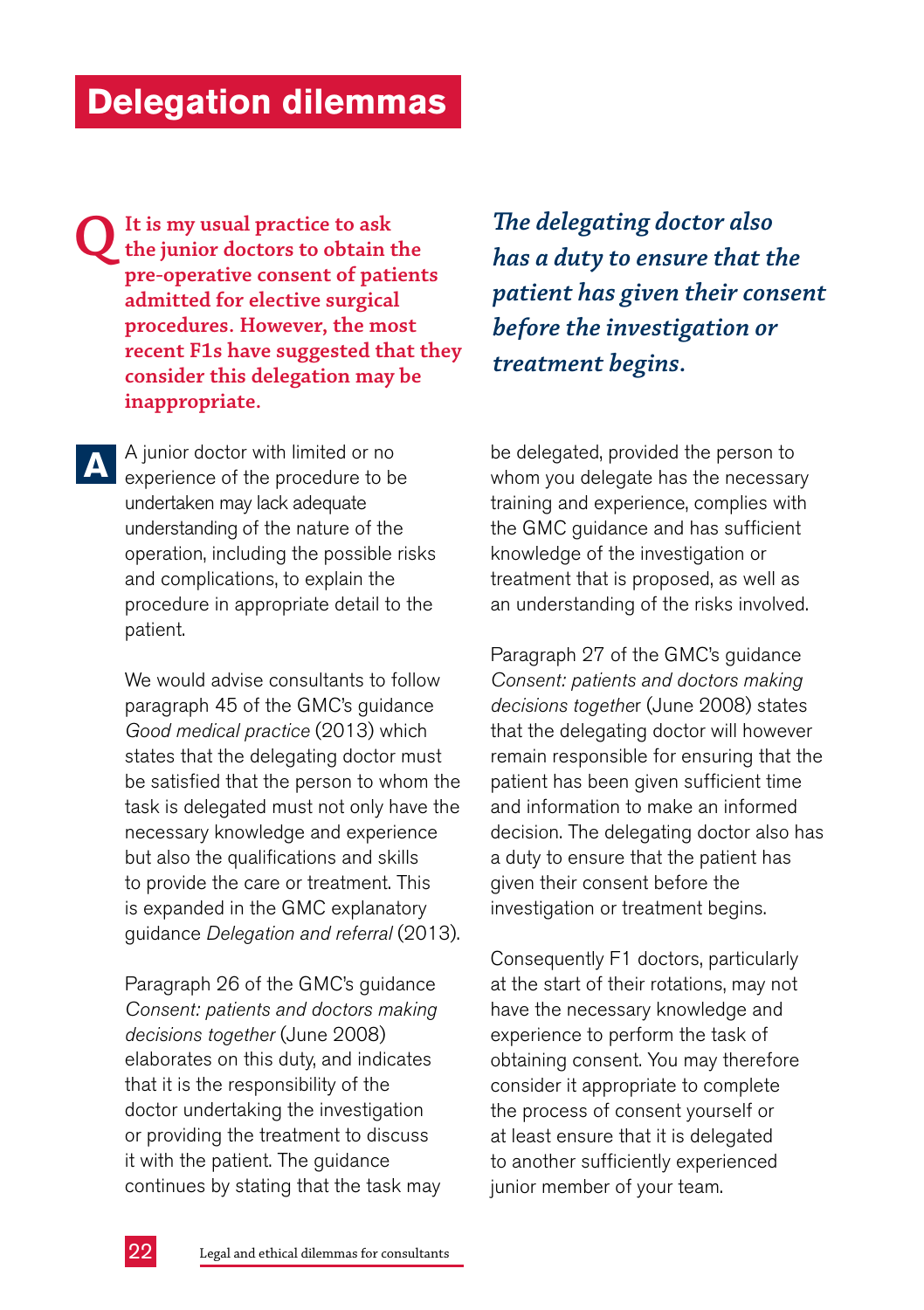# **Learn and develop**

*Online CPD resources*

*Free seminars for you and your team*

# **with the MDU**

*Advisory publications*

*MDU webinars, videos and podcasts*

*Visit* **themdu.com/learn**